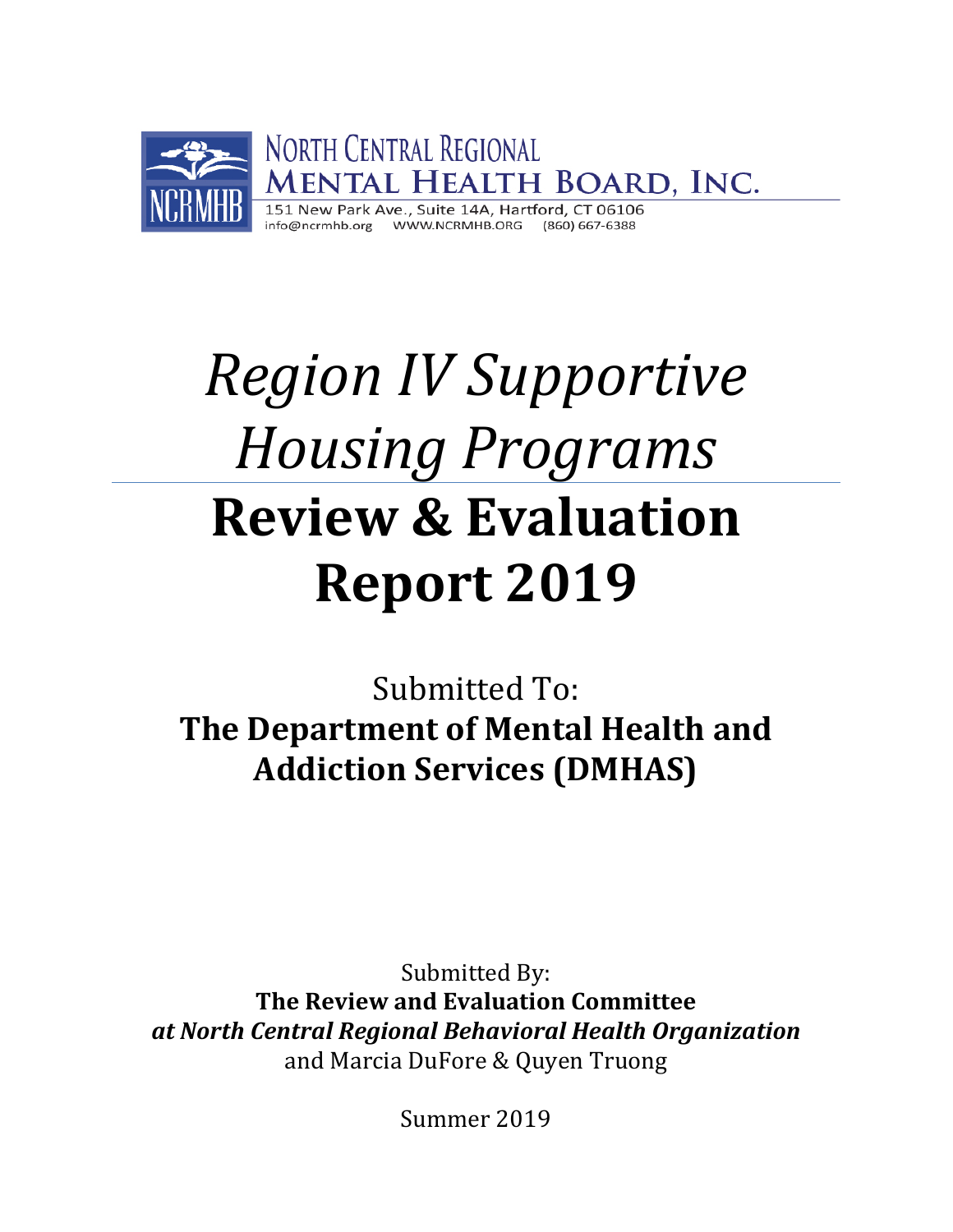# TABLE OF CONTENTS

<span id="page-1-0"></span>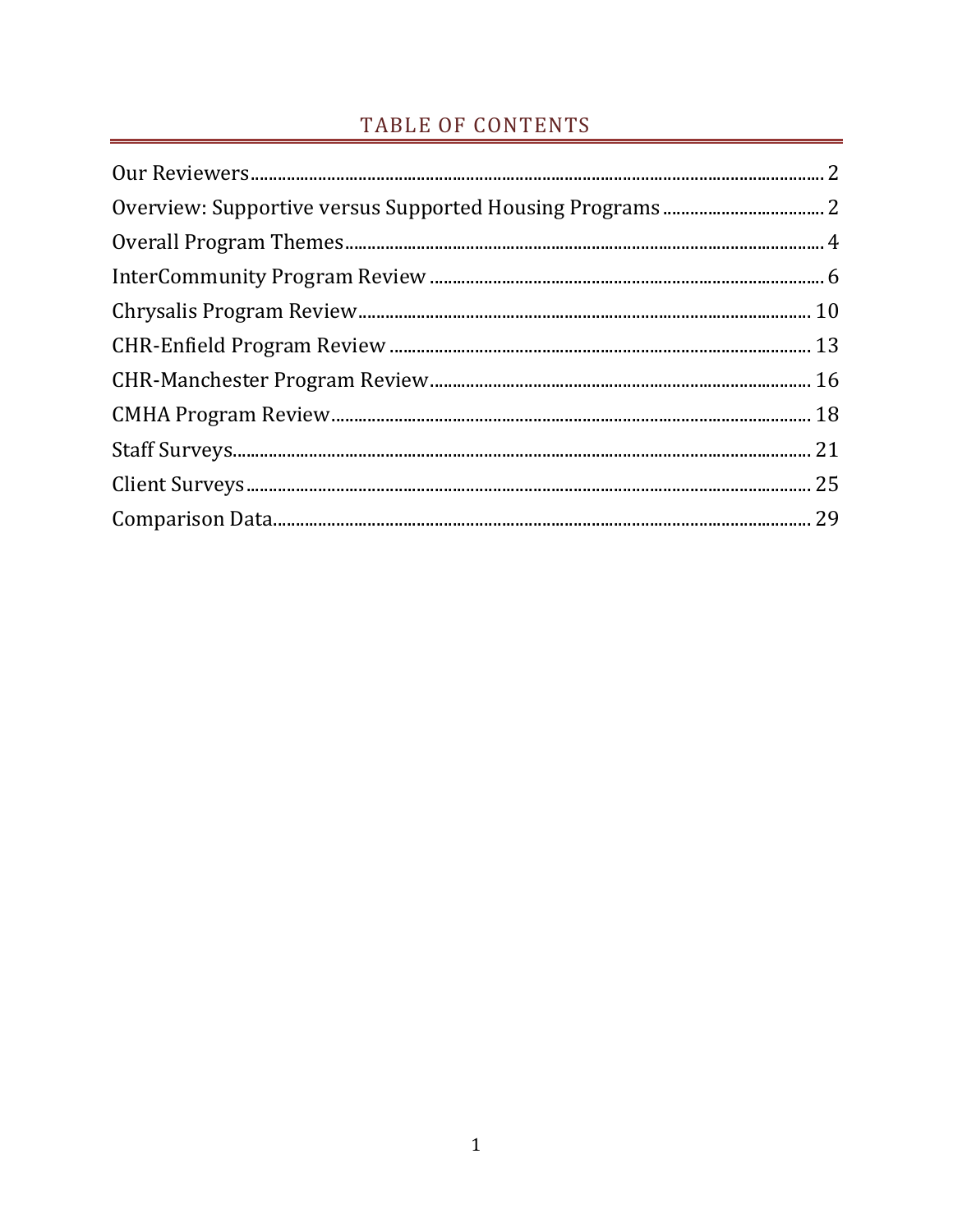## OUR REVIEWERS

The North Central Regional Behavioral Health Organization's (NCRBHAO's) Catchment Area Councils (CACs), now in our 46th year, continues to provide needed evaluation, education, and advocacy opportunities for the North Central region of Connecticut. Our members are people in recovery, family members, and service providers who are all passionate about our review and evaluation role and remain committed to our mission to serve as a voice for our communities. Below are our highlighted findings.

The following community members contributed to our Review and Evaluation Committee in 2018-19 by identifying programs to review, developing survey and focus group questions, serving as reviewers on site-visits, and giving feedback to our report:

- Stacey Brown
- Erica Bodden
- Alan Coker
- Susan Coogan (R&E Chair)
- Kathleen Douglas
- Denise Hart
- Jennifer Henry
- Catherine Kriss
- George LeBoeuf
- Larry Pittinger
- Sue Raggo
- Alice Seidenberg
- Noemi Soto
- Latosha Taylor

## OVERVIEW

## <span id="page-2-0"></span>THE COORDINATED ACCESS NETWORKS (CANS)

The Federal Department of Housing and Urban Development (HUD) though the Homeless Emergency Assistance and Rapid Transition to Housing (HEARTH) Act requires that any recipient of Federal Continuum of Care funds must implement a coordinated entry system for all persons experiencing homelessness. As such, the State of Connecticut's Department of Mental Health and Addiction Services (DMHAS) and Department of Housing worked with housing and homeless services providers and advocacy groups to collaboratively develop Coordinated Access Networks (CANs).

Through these CANs, service providers work together to streamline and standardize the process for individuals and families to access assistance. The primary goal is to help communities focus on rapidly ending each person's homelessness by connecting them with appropriate housing and resources as quickly as possible.

Coordinated access includes a standardized assessment and referral process to help people experiencing homelessness or a housing crisis access community resources within a geographic region. Individuals and families call the 2-1-1 Info-Line from anywhere in the state to begin the process. The 2-1-1 Info-Line staff will first try to divert people from shelters and housing programs if possible by connecting them to available resources to retain their current housing. But if the person has been chronically homeless and has a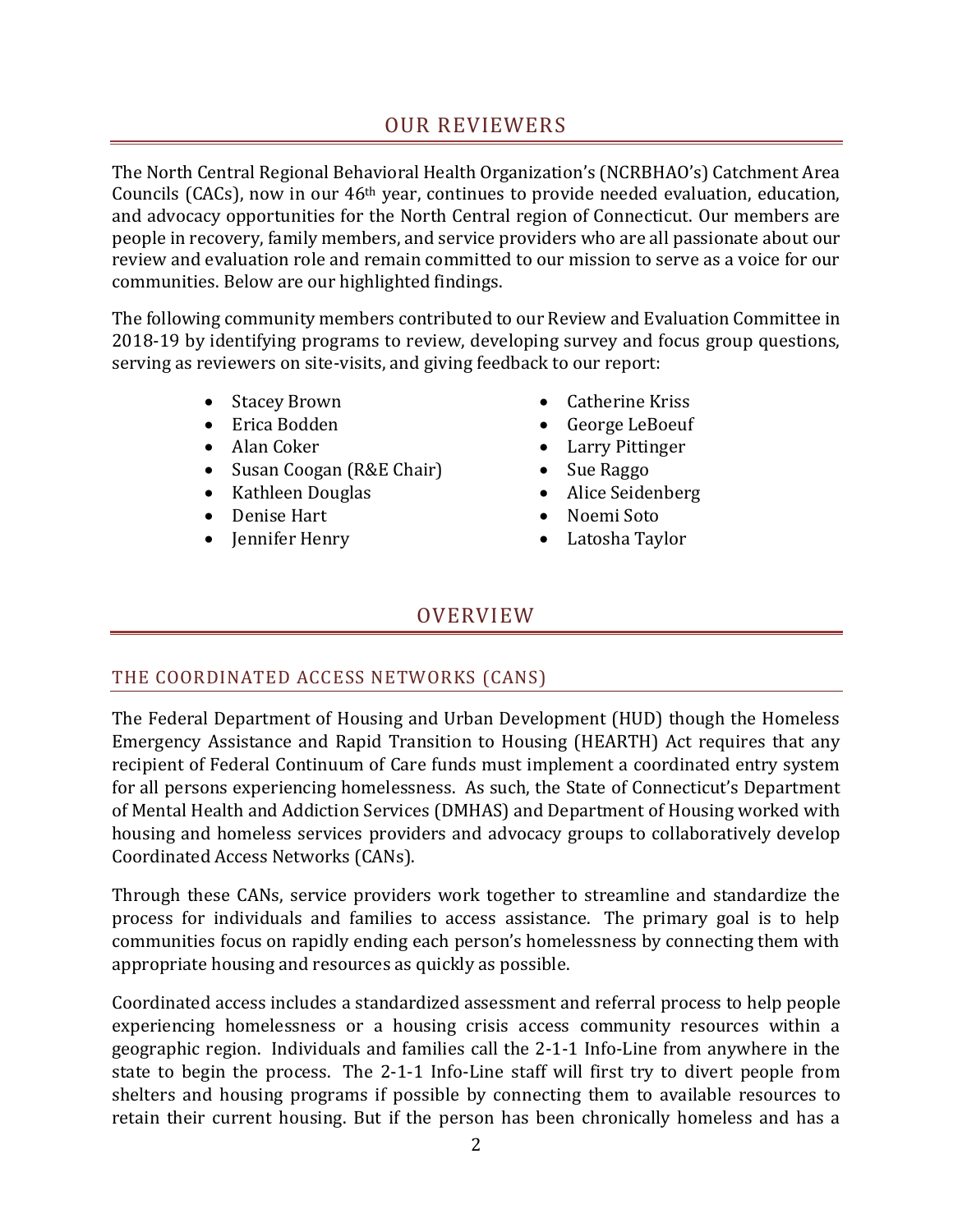serious behavioral health diagnosis, then the 2-1-1 Info-Line staff will refer this person to the CAN in the caller's community. People can also go to a Local Mental Health Agency (LMHA) to get help calling 2-1-1. The CAN accesses available resources to address the person's needs.

The CAN process has created a streamlined way for people in need of homeless services to access assistance. It has improved collaboration, communication, efficiency, and transparency between housing and homeless service providers. It has also improved service provision to persons experiencing homelessness through a client-focused, coordinated system. Characteristics of CAN include: 1) accessibility—the CAN is easy to use and wellpublicized to the individuals and families experiencing homelessness; 2) standardization the CAN offers the same process to everyone to access resources across communities, which is a single, shared assessment process across communities to understand client need and eligibility; and 3) accountability—communities develop shared oversight mechanisms including policies, monitoring, and improvement processes via the CANs.

## SUPPORTIVE VERSUS SUPPORTED HOUSING PROGRAMS

This report focuses on supportive housing programs, which is distinguished from "supported" housing programs. In **supportive housing** (the subject of this review), each individual holds their own lease and is offered optional support services provided by DMHAS-funded providers. The individual's lease is subsidized by the U.S. Department of Housing and Urban Development (HUD) or the state Department of Housing Rental Assistance Program. For placement in permanent supportive housing (PSH) programs, everyone comes in through the Coordinated Access Network (CAN), by calling 2-1-1, or via community integration programs for individuals who are formerly incarcerated, like Capitol Region Mental Health Center (CRMHC).

**Supported housing** are residential, supervised apartments that offers a higher level of care. In contrast to supportive housing, supported housing does not go through the CANs. In this program, each individual holds a lease or sublease, and the agency holds a master lease for those individuals. Supported housing has mandatory services and both the housing units and services are paid for by the U.S. Department of Housing and Urban Development (HUD), HUD's program "Housing Opportunities for Persons with AIDS" (HOPWA), or State of Connecticut's Department of Mental Health and Addiction Services (DMHAS).

Housing for both programs include scattered sites and single sites. For scattered sites, supports go out to the units once a month on a client by client basis as needed, with a recommendation that meetings occur at least once a week. For single sites, case management is offered at the building where everyone is housed.

To transition out of supportive housing, individuals can apply to Section 8 or choose to live in other mainstream apartments. Once out of the supportive housing program, the individual can continue to maintain their own lease on Section 8 or other mainstream housing, but no longer has the services available via a dedicated case manager.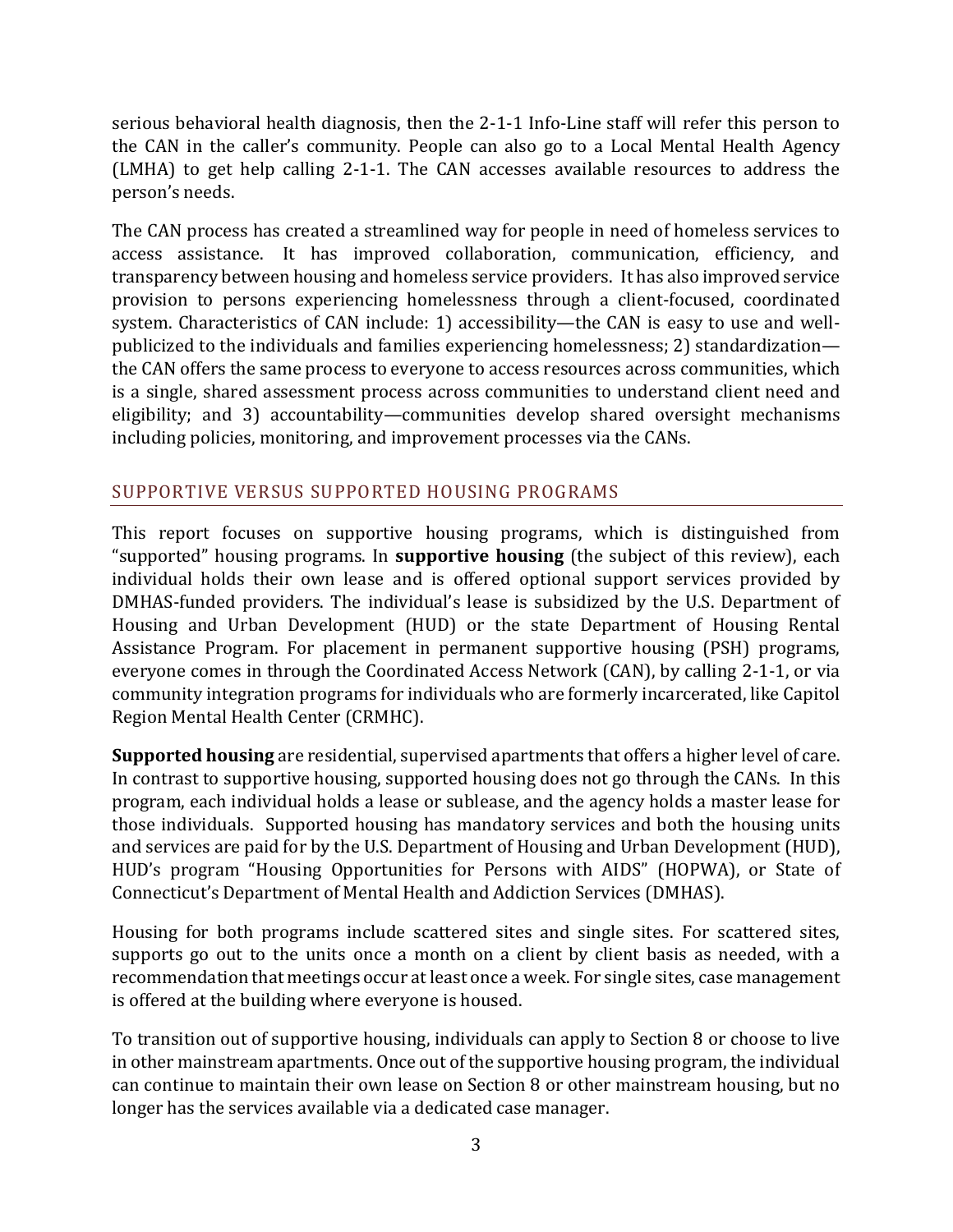## OVERALL PROGRAM THEMES

<span id="page-4-0"></span>We reviewed one supportive housing program in each of our Catchment Areas, with the exception of Capitol Region Mental Health Center (CRMHC). Although CRMHC offers housing subsidies, they do not offer supportive services that accompany the subsidies.

During the course of our reviews, we kept hearing about the importance of housing and related supports to long-term recovery efforts. Supportive housing programs are a particular kind of program that offer supports to people at a federally-defined level of need, based on a defined diagnosis. The two requirements to get DMHAS supportive housing are 1) the person must meet HUD's definition of "chronic homelessness" <sup>1</sup> and 2) the person must have a "serious" mental health, substance use, or co-occurring diagnosis<sup>2</sup>.

Our reviewers noted that the staff are on average about 30 years old, while the clients are on average about 60 years old. None of the residents we interviewed were younger than 35, and the majority – over 86% are over 45 years old (the largest group – 64% was in the 55-64 age bracket). One question that came up during the review is whether either group has mechanisms to learn how to work with folks from another generation.

All the supportive housing staff we reviewed were thoughtful and knowledgeable about community resources for recovery, tenant rights, and actively advocated for their clients or coached clients to handle landlord disputes. However, supportive housing is a small program with low turnover, and many people with behavioral concerns continue to struggle with chronic homelessness and thus cycle in and out of emergency care. Therefore, when individuals or heads of households call 211 for housing supports, there is an attempt to "divert" people from homelessness or from the need for shelter. Our reviewers were concerned that the CAN system offers only supports to people who meet HUD's definition of "chronic homelessness." As stated by one supportive housing provider we interviewed, "Supportive Housing is the only service offered by our agency that is not available through an internal referral process. All the people placed with our agency are sent to us by the CAN." In sum, while the CAN system offers certain efficiencies, many service providers and individuals facing homelessness struggle with HUD's "chronic homelessness" requirement and feel that this limits the flexibility to connect more people with necessary resources.

 $\overline{\phantom{a}}$ 

 $1$  HUD defines "chronic homelessness" has having been homeless and living or residing in a place not meant for human habitation, a safe haven, or in an emergency shelter continuously for at least 1 year or on at least four separate occasions in the last 3 years, where the cumulative total of the four occasions is at least one year.

<sup>&</sup>lt;sup>2</sup> Can be diagnosed with one or more of the following conditions: substance use disorder, serious mental illness, developmental disability (as defined in section 102 of the Developmental Disabilities Assistance Bill of Rights Act of 2000 (42 U.S.C. 15002), post-traumatic stress disorder, cognitive impairments resulting from brain injury, or chronic physical illness or disability.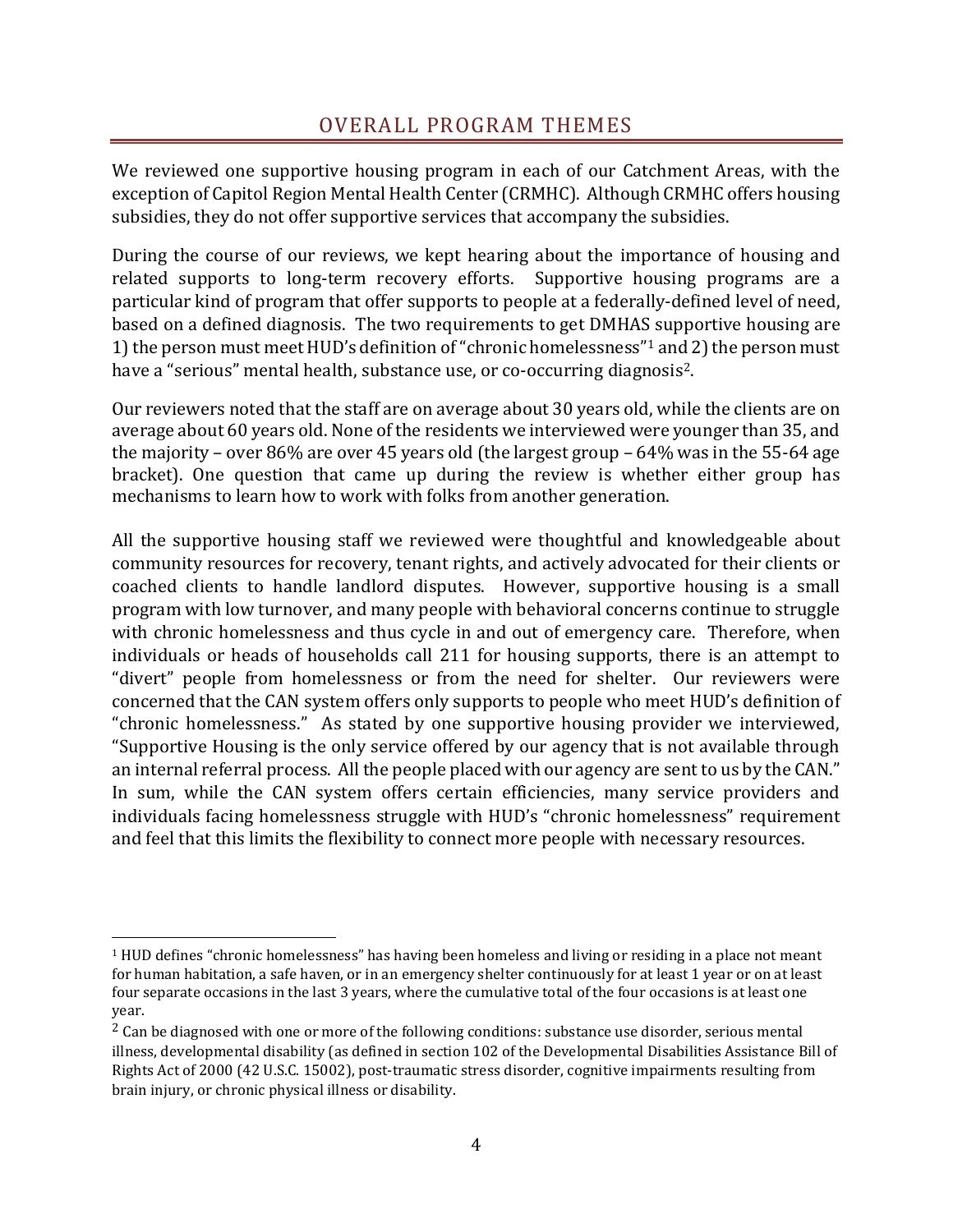#### CONCLUSION

Throughout our review, we are reminded of a study we conducted in 2010 entitled "The Day in the Life" – featuring the experiences and stories of people with mental health issues. Here is a pertinent quote that continues to resonate with our review team.

"When I was homeless, you know, you are very vulnerable when you are out on the streets all day … I was homeless for 3 years, now I have a place. I feel very ... it's strange, you know, to be living normal again, to be in a house, a secure house. So, I am kind of learning to be a human, a dweller." – East Hartford Resident

Recovery is a long-term process that can take months or years to address. In order to promote stability and recovery, we need to prioritize housing as a foundation for recovery. Given the progress that has been made ending chronic homeless in Connecticut, it is imperative that more of DMHAS's limited resources are reinvested into homelessness prevention. In other words, more services need to be available to those who do not meet HUD's definition of "chronic homelessness," to those who are not yet or who do not want to become homeless.

Cuts to the DMHAS budget for housing supports and services have resulted in significant gaps in the continuum of care for individuals served by DMHAS, some of whom struggle with significant mental health and substance use challenges. This includes people who need higher levels of care such as group homes, transitional housing, or supported housing (supervised apartments). This also includes individuals who are housing insecure. While there is no official definition of "housing insecure," these services should be available for those who do not meet HUD's definition of "chronic homelessness," who are couch surfing, living in substandard housing, or spending up to 90% of their income on housing.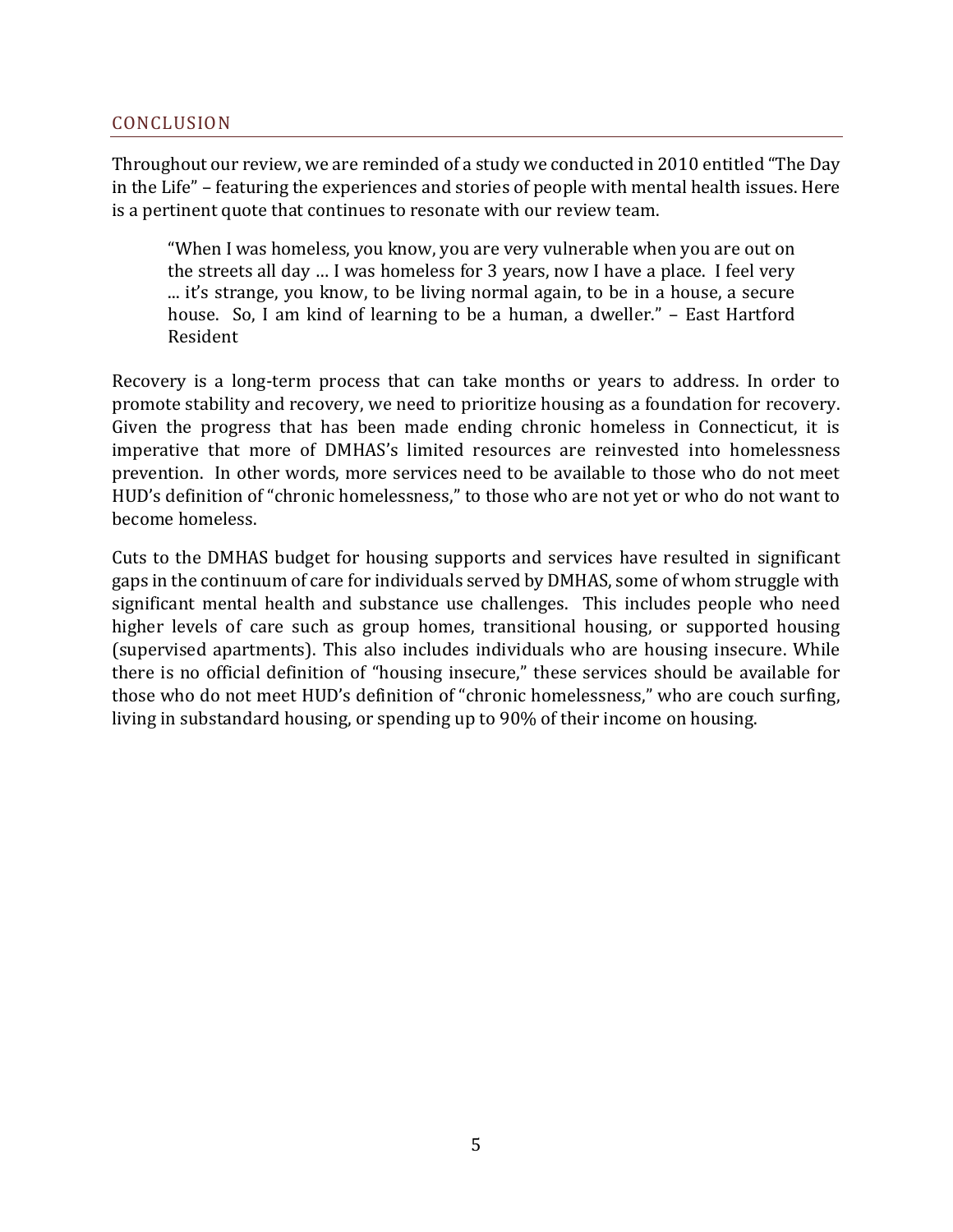# INTERCOMMUNITY PROGRAM REVIEW

## <span id="page-6-0"></span>OVERVIEW OF INTERCOMMUNITY

Intercommunity (IC) has a mission to help people improve their quality of life by providing physical, mental health and addiction services for optimum health and recovery. IC is unique as a FQHC-LA (Federally Qualified Health Center Look-Alike) that offers primary care and behavioral health services. Hence, they can connect clients with other specialty services as needed and when appropriate. For example, when their clients need dental services, IC can bring them to a local provider. IC aims to provide whole-person care.

CASA Hope is a housing program for the chronically homeless and follows the "Housing First" Model. The philosophy of the program is to provide quality housing to serve a foundation for recovery while meeting the client where they are at. The "Housing First" philosophy makes it unique to other housing programs and rent is based upon a percentage of client income. Clients are not required to engage in any services—they have the choice to pursue recovery with supports as needed. This allows them to work on their own recovery at their own pace without being at risk of losing housing. The client only has to meet with staff to complete annual recertification which covers any changes in income and to make sure their apartment still meets quality standards.

The program is stage-based meaning IC meets the clients where they are at in their recovery so at times motivation can be a barrier but not a disqualifier from the program. By far the biggest barrier is limited availability to income-based housing outside of this program. This means there are not enough affordable units for clients in the area.

People lose their supportive housing only if 1) they fail to complete their annual recertification, 2) if they break the conditions of their lease, or 3) if they are absent from their home for more than 90 days.

CASA Hope regularly works with other organizations including food banks/pantries, Bob's Discount furniture, DSS (security deposit, Medicaid and food stamps), local town halls, Social Security, faith based organizations, all in attempt to best support the client in their recovery. For the most part, IC has positive interactions with community organizations and interact often with many different landlords who are willing to help clients.

#### SUMMARY OF KEY FINDINGS

Our Review and Evaluation Committee, comprised of CAC members across our region, conducted a site visit on April 22, 2019 at InterCommunity's office at 991 Main St., East Hartford, CT to review their Supportive Housing Program. Since the housing is in scattered sites, the review team was not able to see the housing. The Committee met with Supportive Housing residents and staff separately, in two focus groups, and then administered surveys to residents. Our key findings are below: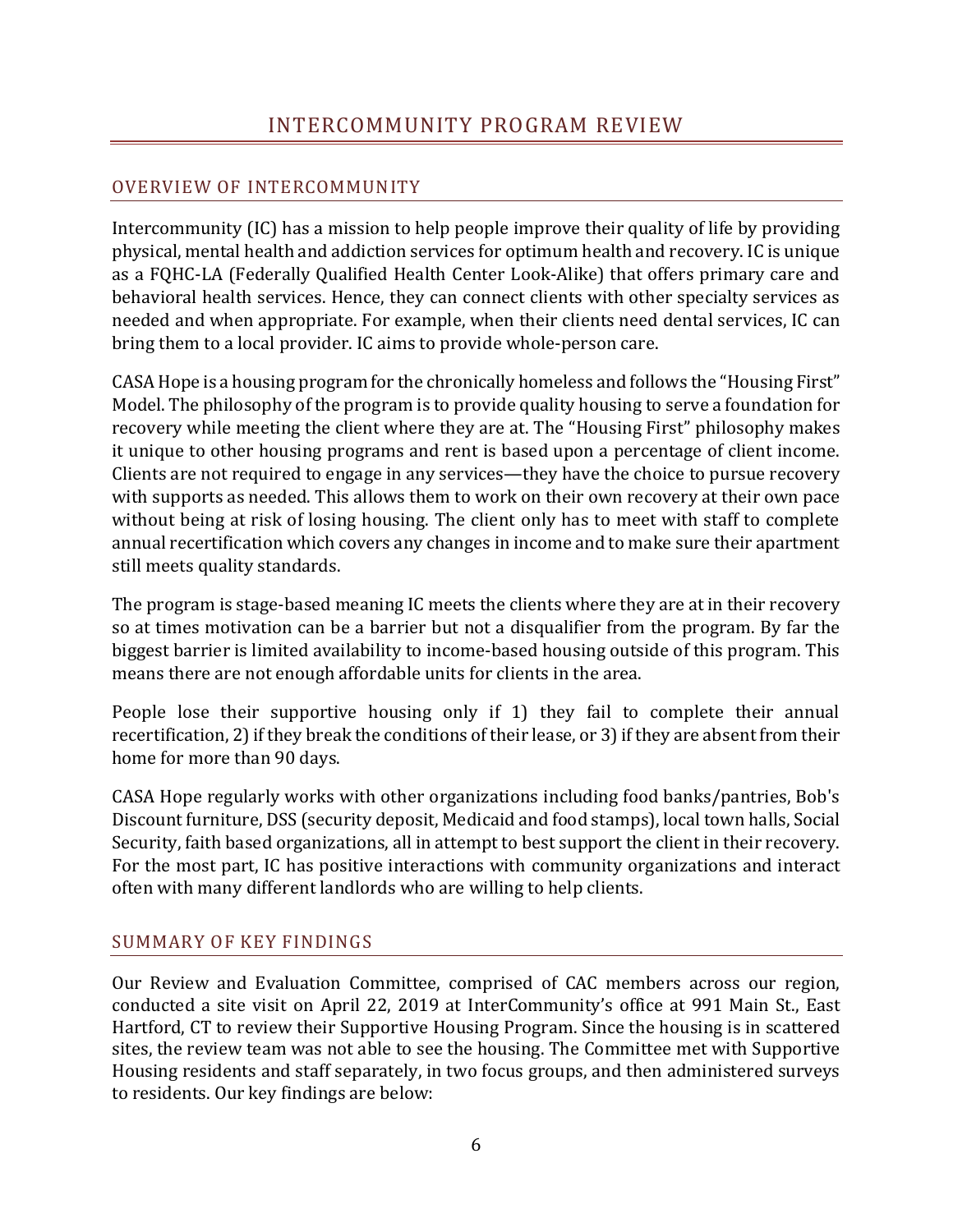- **Merits:**
	- o There were a number of long-term success stories. The residents who we spoke with have all been in the program for over 9 years.
	- o The staff (Shawna) is friendly, encouraging, and will hold residents accountable so that they are more likely to meet their goals.
	- $\circ$  Excellent support: Numerous services are available to the residents including: help identifying a primary care physician and therapist, transportation to appointments, information about services clients can access to improve lives, help getting utilities set up in homes, substance use disorder support, food support and more.
	- $\circ$  Suitable housing: The housing consists of scattered sites so the review team did not actually see the condition of any units. However, most of the focus group participants described their housing as suitable. One person was particularly positive about her housing and landlord. All, but one participant seemed very pleased with the way their landlord responded to concerns.
	- o Knowledgeable about residents' needs around maintaining housing.

## • **Unmet Needs Noted:**

- a. Everyone agrees that there is not enough good, quality, affordable housing in the area.
- b. CASAHope does not have resources for individuals who need a higher level of care than the case management services that accompany supportive housing. However, InterCommunity is a Local Mental Health Agency that has psychiatric and substance use supports, among other services that an individual can access as a member of the town in which they are residing. Therefore, an individual can also be referred to other statewide "higher levels of care" such as a group home if the need is indicated.

#### • **Concerns:**

- a. One participant was not aware that her housing was permanent, as long as annual inspections were successful. She indicated that she did not truly unpack and get settled in her home for three years as she was concerned that she would be asked to leave.
- b. There is clearly not enough adequate and affordable housing available. People complained of long waiting lists to receive housing. In addition, while it appears that the CASA Hope staff are very helpful in assisting people with transitional supports (e.g. setting up utilities, locating furniture and cooking supplies, etc.), getting utilities turned on in a timely manner can be challenging when people have past balances. Further, some landlords are unreasonable or unresponsive to needs. As stated in the previous meeting with staff, some landlords require that residents show income three times that of their rent, which is exorbitant.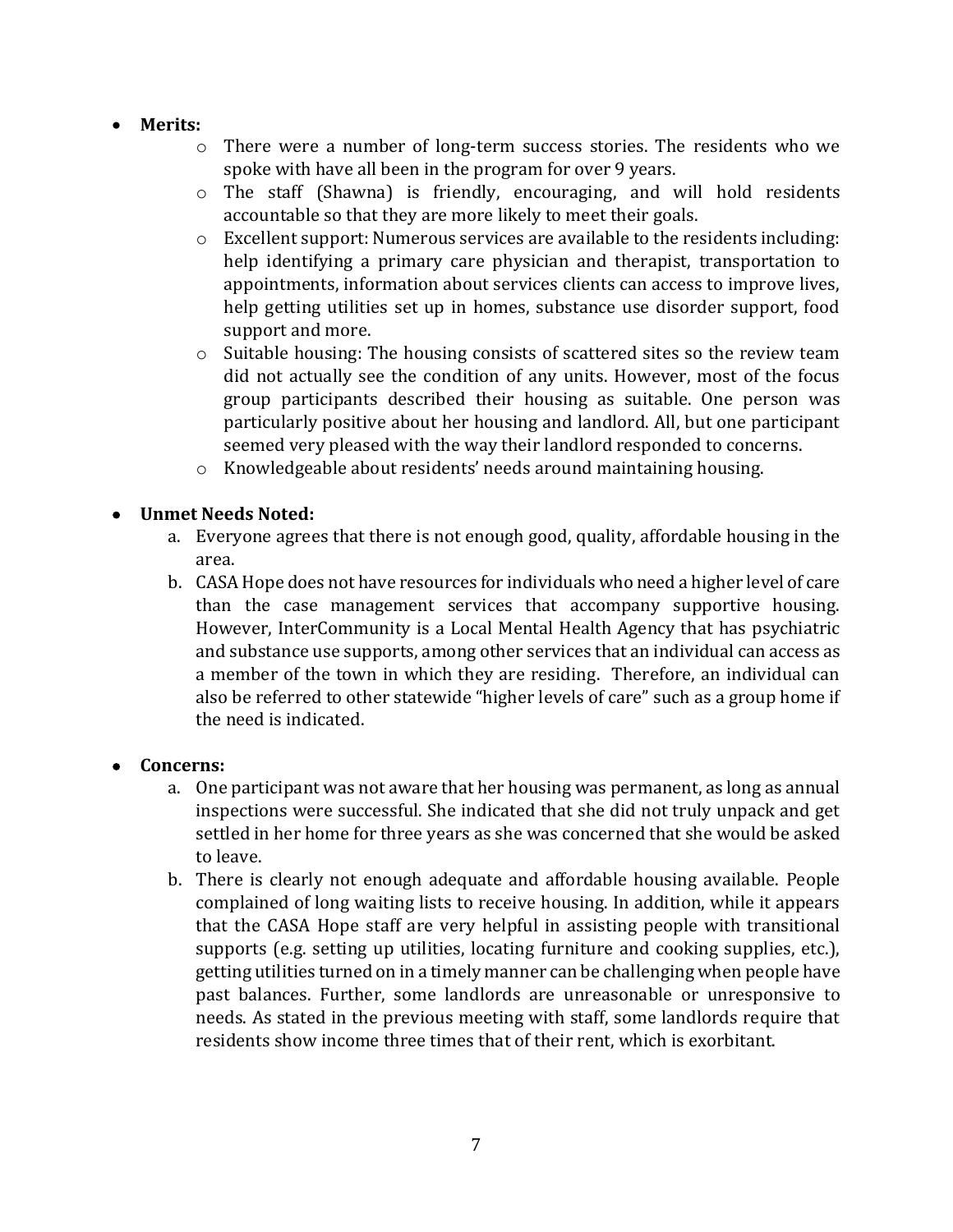## RECOMMENDED ACTION STEPS

Based on the data collected, here are our recommended action steps:

- Offer monthly networking meetings: Residents mentioned that InterCommunity once offered a monthly meeting where everyone could meet, connect, complete paperwork, learn about resources, etc. This meeting is no longer offered, but is missed.
- Offer incentives to maintain stable staff: Staff turnover is probably a challenge in many organizations, but both the staff and residents specifically mentioned this problem as significant at InterCommunity. Two of the focus group participants stated that they have had 5 to 7 different caseworkers since they've been with InterCommunity (approximately 10 years).
- Improve communications to residents Some participants stated that communication can be improved. When things change (e.g. changes in housing costs, meetings rescheduled, etc.) they are often not informed or informed late.
	- o Residents stated that actively participating in caseworker services (e.g substance use disorder counseling) was a requirement for maintaining housing. However, in the earlier discussion with staff, they stated that residents are not required to engage in any clinical services in exchange for housing. This disconnect seems to go along with the people's concern that communication needs to be improved.
- Improve outlets to share community resources: Some residents stated that community resources could be better communicated. One person specifically said that there are a lot of resources, services, information out there that the staff at InterCommunity either doesn't know about or is ineffective at sharing with residents.

#### NEXT STEPS FOR REVIEW AND EVALUATION TEAM

Advocate for more housing with policy makers and legislators. Housing is a constant barrier for our most vulnerable in many of our communities. Without a safe and affordable place to live, recovery can be very difficult. All of our community members deserve safe and affordable housing. This is one of the basic needs for success!

The definition of chronic homelessness currently requires the client to be homeless for 12 months (either consecutively or cumulative over 3 years) but there are so many clients that are struggling with shorter term homelessness that could benefit from additional financial and support services.

InterCommunity managers noted that people who are coming from a higher level of care, such as hospital or inpatient settings, struggle when they transition straight into supportive living services in the community. There are gaps in the continuum of care. Other types of residential care, such as group homes or supported housing do not exist in InterCommunity's Catchment Area.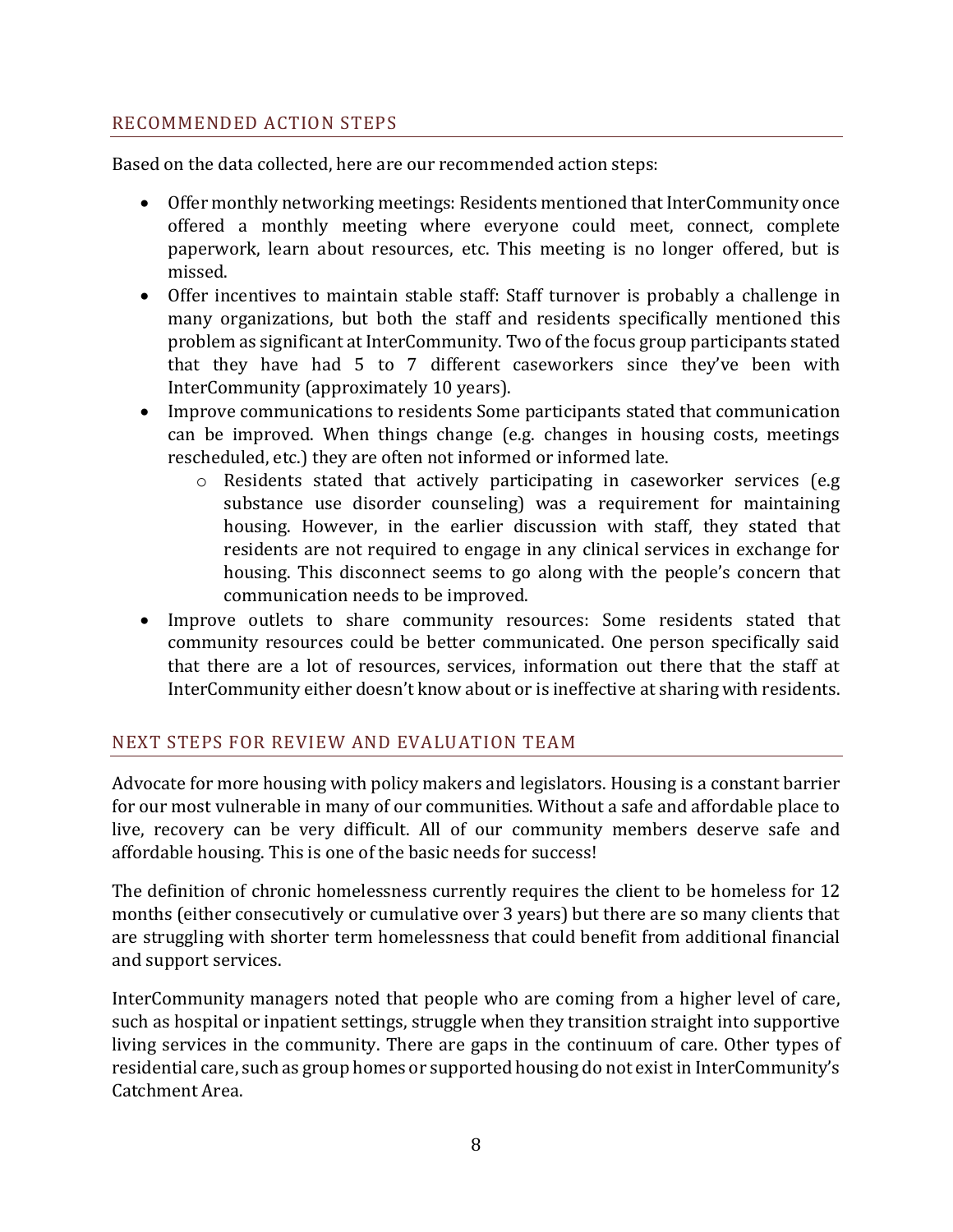Moreover, InterCommunity managers recommended that legislators should be made aware that any thoughts about increasing taxes could negatively impact our most vulnerable communities. For example, raising sales taxes or adding tolls could impact someone's already overburdened budget.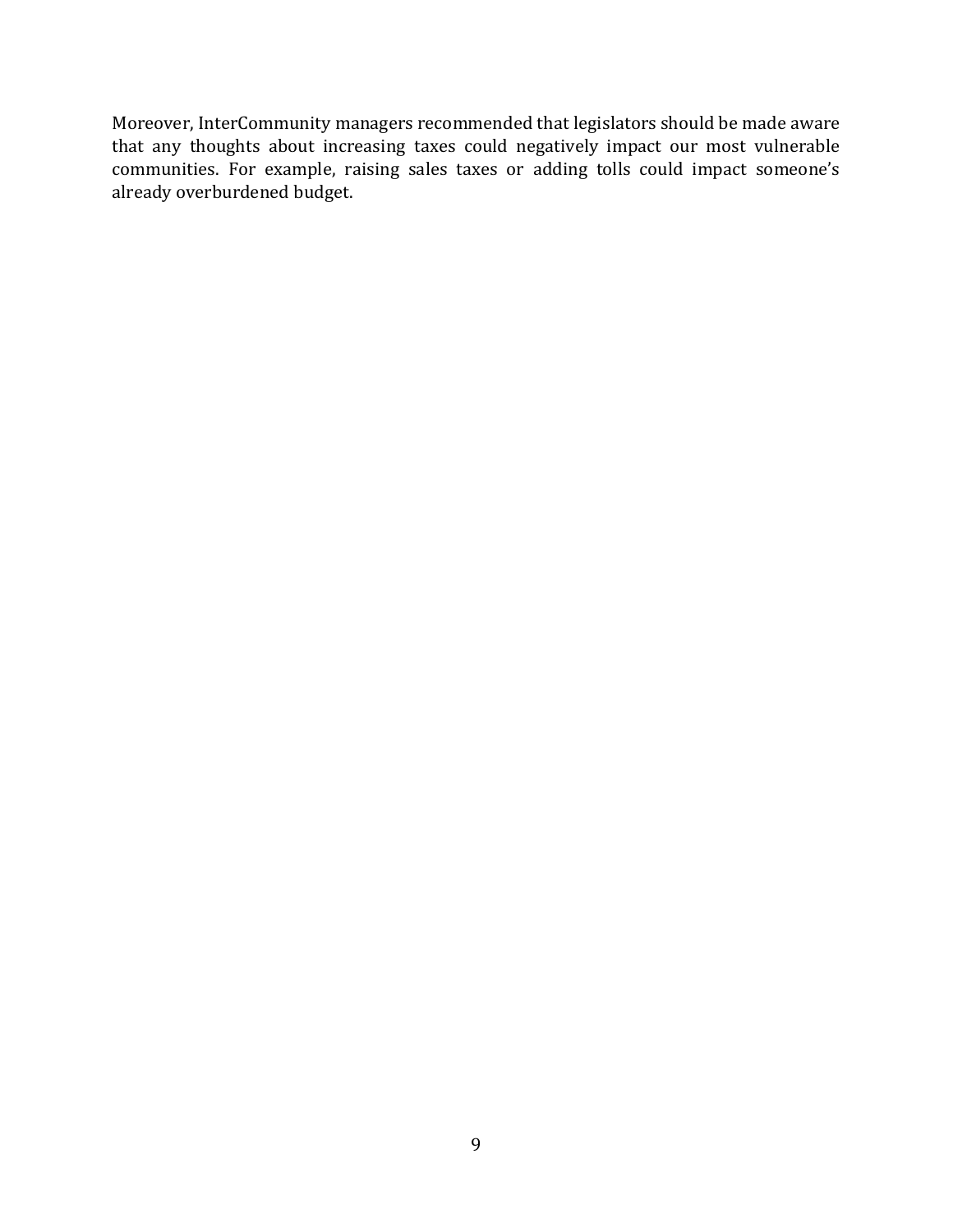## <span id="page-10-0"></span>OVERVIEW OF CHRYSALIS

Community Supportive Housing Services is a "best practice" national model proven to end long-term homelessness through the "Housing First" philosophy. Housing is the most important basic need for the individuals we serve to gain stability. Chrysalis Center has provided supportive housing services for over twenty years.

In recent years, through the formation of the Chrysalis Center Real Estate Corporation, we have expanded to include our own housing development, building and owning single site projects, and providing all social services. Developing, operating and serving the residents has created a seamless system with the standards of excellence Chrysalis Center adheres to in all services.

Through the Supportive Housing program, residents are offered case management, employment services, entitlement connection, health and wellness services, connections to health insurance, primary care, crisis intervention, housing search, landlord and tenant rights education, fair housing education, lease compliance education, budgeting, life skills, navigating systems, and re-connection to natural supports.

Unique to Chrysalis is the access to wellness services, housing coordination services, and onsite employment and recovery services. Interagency collaboration takes place through the Greater Hartford Coordinated Access Network (CAN), via weekly case conferencing and through other collaborations with employment service agencies.

People lose housing if they are evicted multiple times from a unit and do not desire to be rehoused. Otherwise, it is very difficult to lose supportive housing. Discharge depends on each situation and participant motivation.

## SUMMARY OF KEY FINDINGS

Our Review and Evaluation Committee, comprised of CAC members across our region, conducted a site visit on March 14, 2019 at Chrysalis's Cosgrove Commons, located at 815 Wethersfield Ave., Hartford. Cosgrove Commons is a newer housing development that is bright, well-maintained, and has laundry on-site. The facility has common spaces and is right on the bus line. The Committee met with Supportive Housing residents and staff separately, in two focus groups, and then administered surveys to residents. Our key findings are below:

- **Merits:**
	- o Chrysalis has created a real estate arm called Chrysalis Real Estate Corporation (CREC), which develops units and fosters strong relationships with developers. This has led to a large capacity: 517 units.
	- o Chrysalis offers a combination of scattered sites (individual units in the community) as well as agency-owned apartment buildings. The agency-owned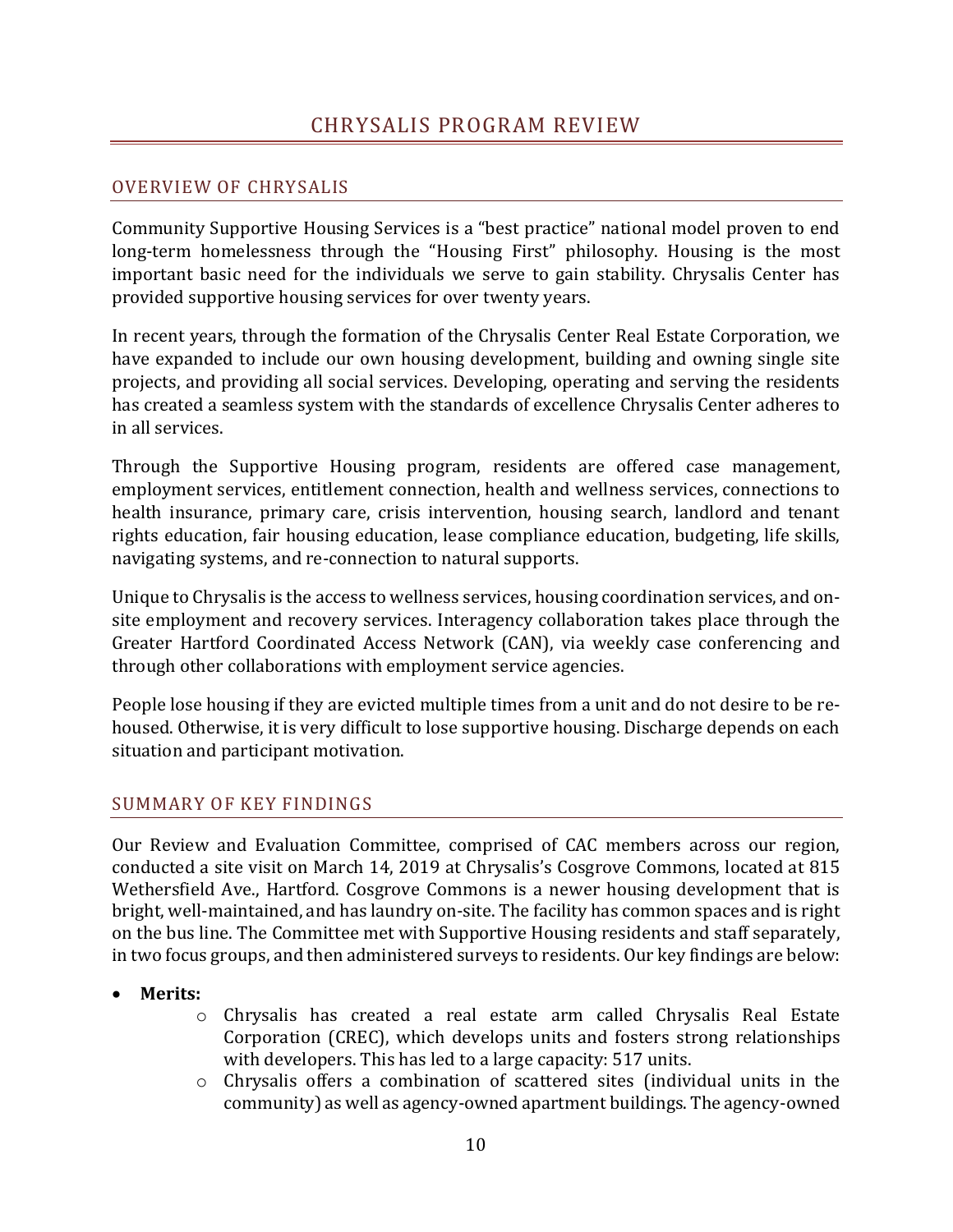building shown to the review team was in excellent condition and was centrally-located on a bus line. Chrysalis provides on-site community case management services to tenants in agency-owned buildings and at scattered sites that are not Chrysalis owned as well.

- o Supports offered include problem solving, social recreation, budgeting, intervention with landlords, medical transportation, parenting classes, home economic classes, help with paperwork to keep benefits, and access to Chrysalis's Recovery Empowerment Center (REC) which offers social and educational activities. Services are also offered to veterans.
- $\circ$  Laundry on-site at the single site in Hartford that the review team visited.

## • **Unmet Needs Noted:**

- a. DMHAS funding is lacking and there has been a 5% cut across the board, so Chrysalis cannot expand its programs to meet the growing need of people who need housing. Over the years, Chrysalis has had great success developing relationships and offering advantages to developers who were willing to set aside a percentage of their housing units at affordable rates. Chrysalis was then able to offer supportive services to the tenants to ensure their success in those units. With the 5% cut in service dollars and reduction in bond funding, it has become increasingly challenging to secure those relationships with developers. In some cases, Chrysalis is not able to offer supportive services that make the relationship appealing to housing developers.
- b. The resident acuity level is higher due to chronic homelessness, so Chrysalis needs more service capacity. The optimal case load for staff is 15:1 but the average Chrysalis caseload is 24:1.
- c. Some staff noted lack of support from other agencies (i.e. Veterans Administration) and the need to develop resources internally rather than trying to coordinate with and rely on other agencies that have different priorities.
- d. Reviewers expressed sympathy for people struggling with homelessness, who do not qualify for supportive housing because they do not meet the stringent requirements of "chronic homelessness" that would enable them to access the Coordinate Access Network. Reviewers wanted clinical, social, and recreational programs to be available to people regardless of their housing status, and they expressed that some people in supportive housing may need more support than currently offered.
- e. Resident income limits, where people are concerned with having too much household income due to taking on additional jobs or where people are considering including a family into the household, means that people are disincentivized from working more and discouraged from inviting other friends and family from moving in.

#### • **Concerns:**

a. The Supportive Housing does not address higher levels of care or people served by Chrysalis who are housing insecure.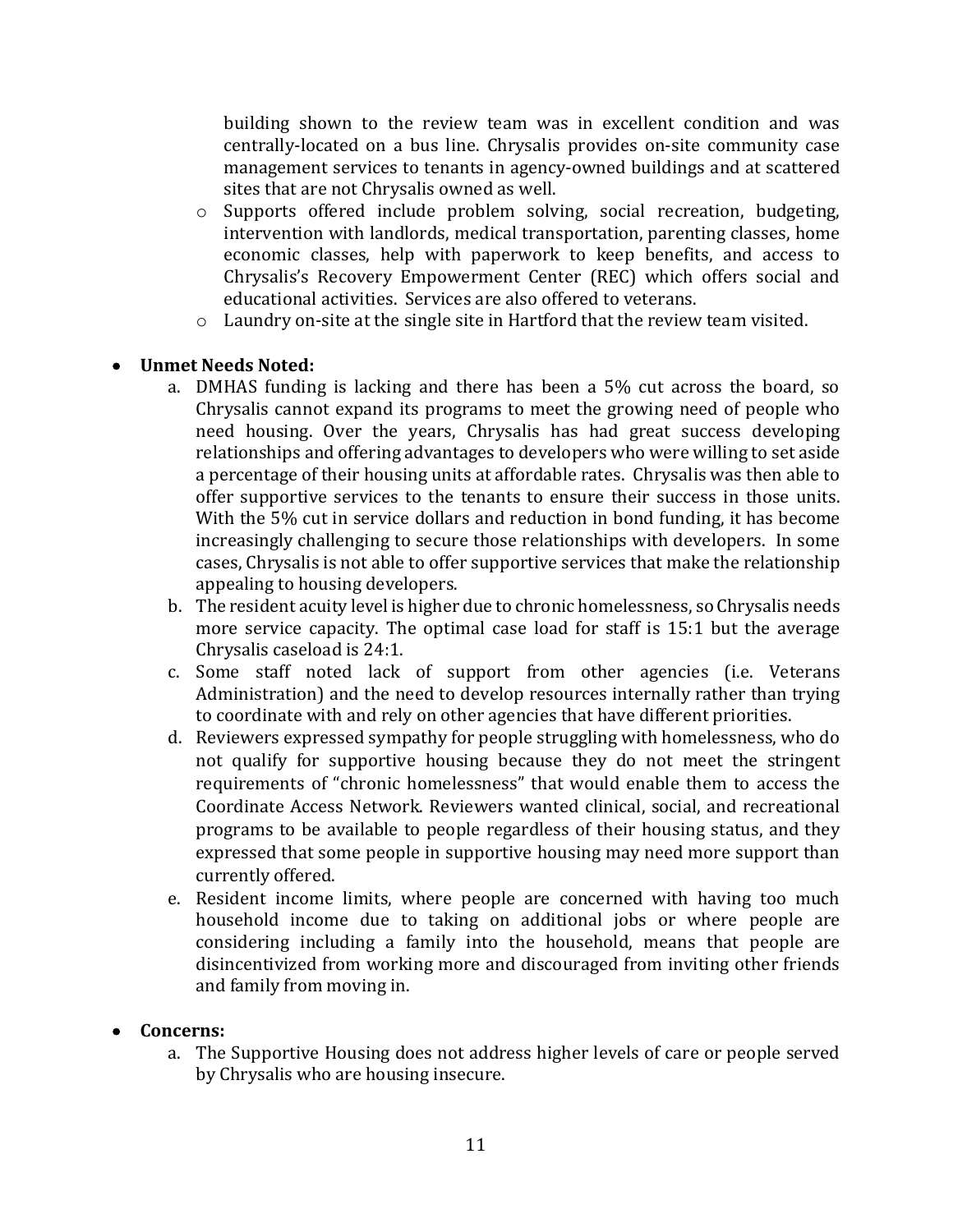#### RECOMMENDED ACTION STEPS

Based on the data collected, here are our recommended action steps:

• Offer training for new staff regarding better use of community resources.

## NEXT STEPS FOR REVIEW AND EVALUATION TEAM

As a follow-up to the site review NCRMHB staff met with Sharon Castelli, Chrysalis CEO, to talk about system concerns for addressing unmet housing and level of care needs. She had a couple of recommendations that she has shared with our new Governor: 1) work with housing authorities to ensure they are meeting the set aside requirements for persons with disabilities in their housing; and 2) work with individuals who are ready to transition to independent living with Section 8 or other mainstream subsidized vouchers and create program openings for people who truly need the supportive housing subsidies and support services. Ms. Castelli also reiterated her concerns with us about gaps in the care continuum for individuals who need higher levels of support than are available through supportive housing.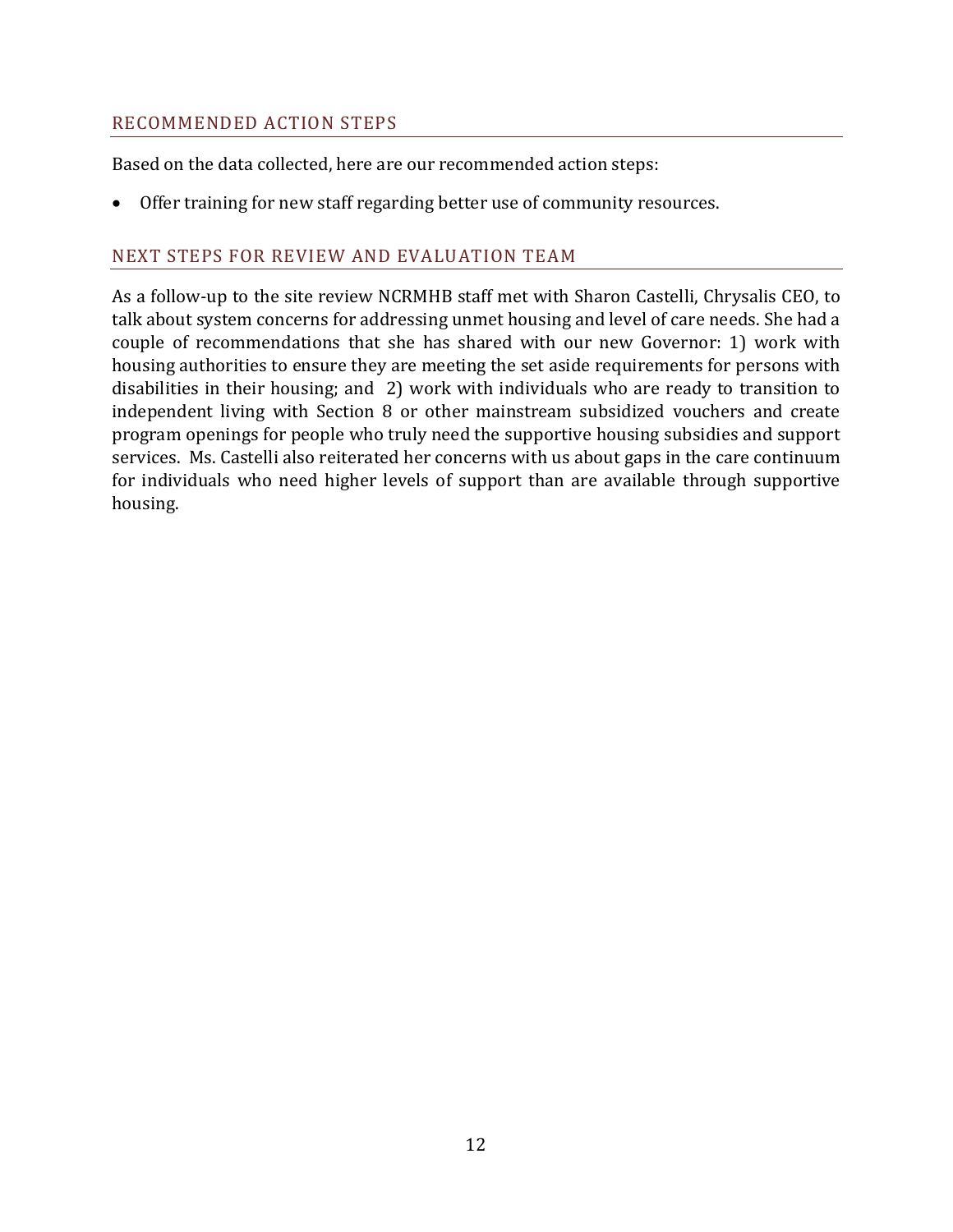## <span id="page-13-0"></span>OVERVIEW OF CHR-ENFIELD

CHR-Enfield is one of the most underserved communities in terms of supportive housing in Region IV. Unlike CHR-Manchester, which contracts with HUD and has access to a lot of affordable housing, there is a dearth of available, affordable, rental housing units in Enfield, and there is a lack of funding in Enfield allocated to housing programs. Therefore, the area has a lot of people struggling to get permanent, affordable housing, and only a few have a case manager for supportive housing.

CHR-Enfield Supportive Housing assists individuals and families struggling with mental illness and homelessness to be housed in permanent, quality, lease-based, affordable housing. CHR endorses and utilizes a "Housing First" approach. The "Housing First" model is based on the belief that permanent, quality and safe affordable housing is an essential first step towards recovery for individuals with a mental illness. CHR believes a homeless individual's or household's first and primary need is to obtain housing. CHR staff work with identified clients to obtain permanent, quality, lease-based, affordable housing. Once housed, Supportive Housing Case Management helps tenants to maintain their housing and to work on their recovery.

Housing vouchers are provided by a local housing authority and case management and community support services focusing on barriers related to mental health, including a housing search, are provided to individuals who are considered chronically homeless and disabled by serious mental illness. People are at risk of losing housing if they are evicted; however, there are ways to avoid loss of a voucher if case management actively advocates for a resident.

CHR-Enfield maintains consistent communication with the Coordinated Access Network, doctors and other provider that are outside of CHR's network, housing authorities, landlords, local social service agencies, and DSS.

#### SUMMARY OF KEY FINDINGS

Our Review and Evaluation Committee, comprised of CAC members across our region, conducted a site visit on March 11, 2019 at CHR-Enfield's office at 153 Hazard Ave., Enfield to review their "Next Steps" Supportive Housing Program. Since the housing is in scattered sites, the review team was not able to see the housing. The Committee met with Supportive Housing residents and staff separately, in two focus groups, and then administered surveys to residents. Our key findings are below:

- **Merits:**
	- a. Residents expressed a positive, strong connection to their community support specialist Aisha. They feel she genuinely cares and supports them.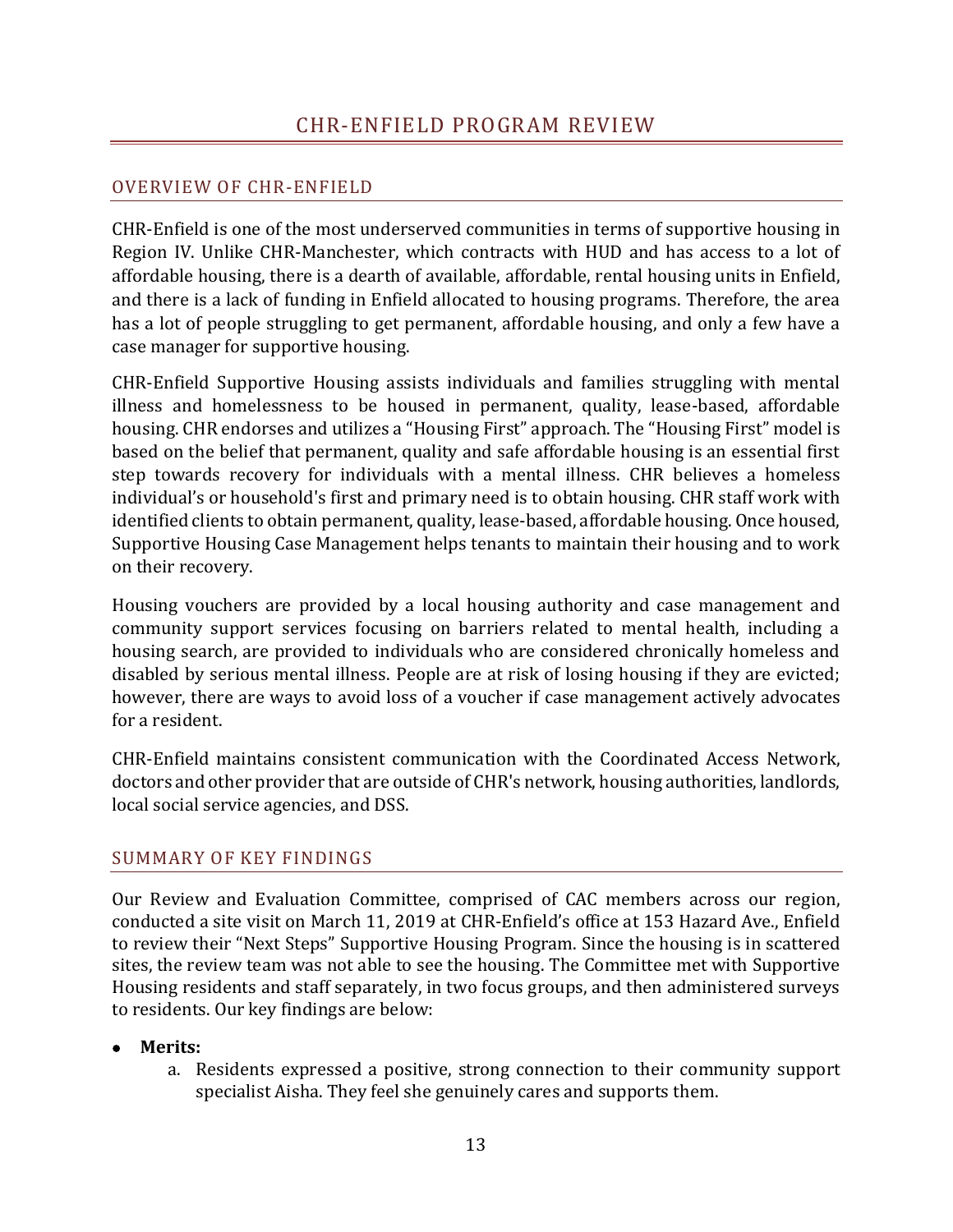- b. Supports offered include help with paperwork, medical appointments including transportation, problem-solving, and reassurance.
- c. Aisha is clear about promoting residents' independence and has a plan to help them transition out of Supportive Housing into the Section 8 housing program.
- d. The housing units were reported to be in good condition by residents.

## • **Unmet Needs Noted:**

- a. **Not enough housing units:** Enfield has a problem with finding enough landlords who can offer affordable units to people with behavioral health diagnoses. A lot of stigma and "not in my backyard" (NIMBY) mentality exists in the area, preventing the development of affordable housing units. There are only 14 Supportive Housing slots for all of CAC 17. It is difficult to finding housing for people with no income.
- b. **Difficulty with accessing housing:** There appears to be low turnover of people in the Supportive Housing program. The only way people can get housing is to meet the HUD criteria for chronic homelessness while having a behavioral health diagnosis, and to go through 2-1-1's Coordinate Access Network (CAN). This is challenging for people who are unable to self-advocate.
- c. **Available housing is not transportation-friendly:** most of the residents only have access to public transportation, and many of the housing locations were not located near any bus lines. This proved especially challenging in the winter and resulted in reliance on the community support specialist for transportation.
- d. **Need more community support specialists:** Residents depend on their community support specialist to offer advice, coordinate social events, and help with landlord issues. Many do not have anyone else to rely on or call in case of an emergency.
- e. Rent leaves people with little money left for necessities.
- **Concerns:**
	- a. Some residents struggle with issues with landlords and property managers, and would benefit from some additional advocacy.
	- b. Residents may rely on Aisha, the community support specialist, too much. There would be a gap if she were to leave.
	- c. Transportation, especially medical transportation, is a big issue in Enfield.
	- d. Residents mentioned case workers (who play a different role from Aisha, the community support specialist) who are unresponsive and do not return phone calls.
	- e. Since Enfield has a paucity of housing and resists community efforts to develop affordable units, there is a shortage of housing. People come into respite, and do not have a place to go. Currently, CHR-Enfield can only house 14 people in its Next Steps program.
	- f. There is some work that needs to be done to repair CHR residents reputations with local landlords. Residents struggling with mental health and substance use disorders are known in Enfield for property damage.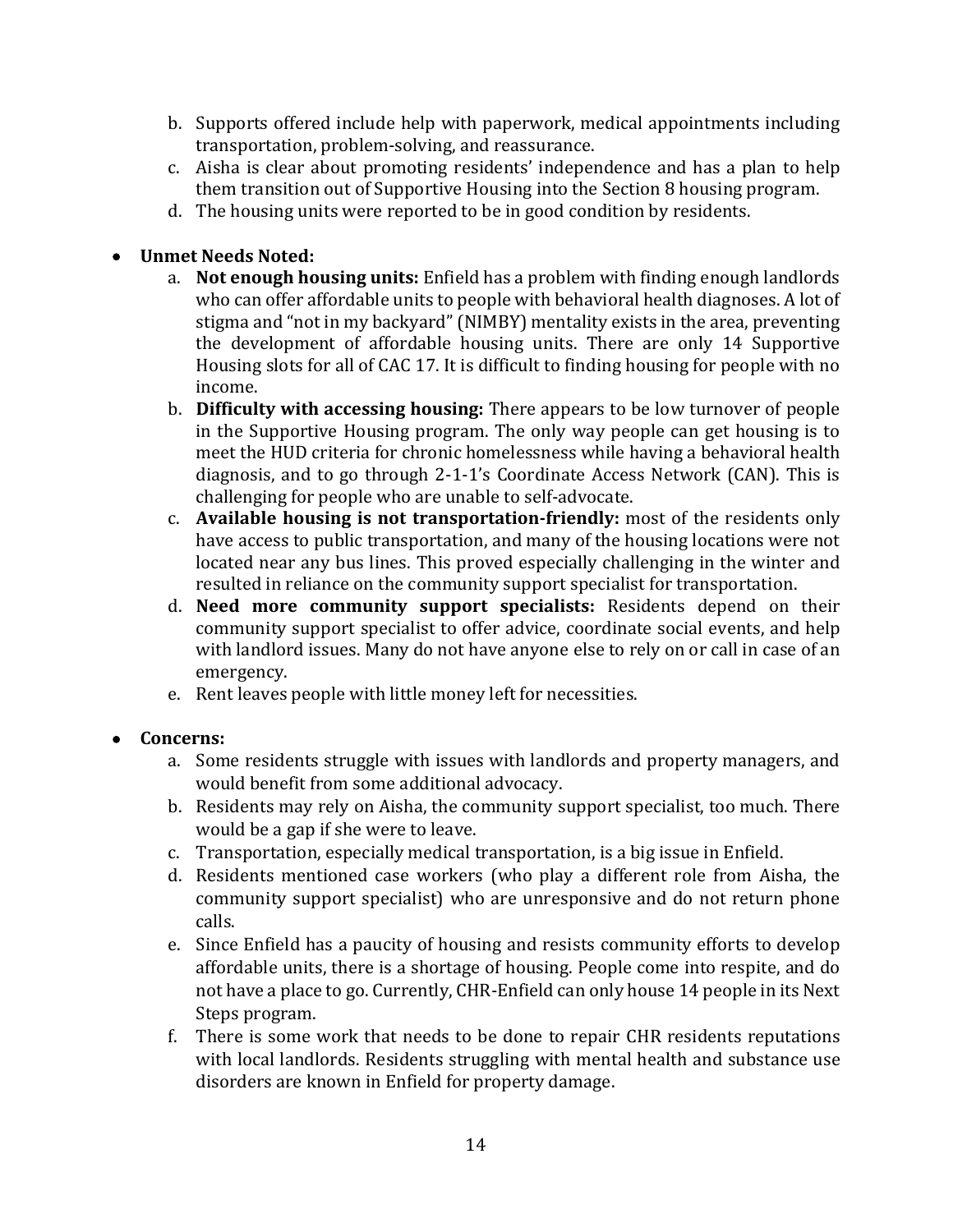## RECOMMENDED ACTION STEPS

Based on the data collected, here are our recommended action steps:

- Next Steps program supervisor should meet with residents to gather specific examples of the case worker not returning calls or following up. Perhaps conversations can improve this issue.
- Consider offering a mobile healthcare van for homeless individuals. The New Haven area has such a van and it has proven to be an effective way of ensuring that people get preventive care. The mobile van can provide some dental services, health services, social services, and can address transportation issues since it travels to different neighborhoods.

## NEXT STEPS FOR REVIEW AND EVALUATION TEAM

• Work with CHR-Enfield to advocate for the development of affordable housing units in the area, including a CHR-owned single site. This will ease the reliance on private landlords who discriminate against people with behavioral health concerns.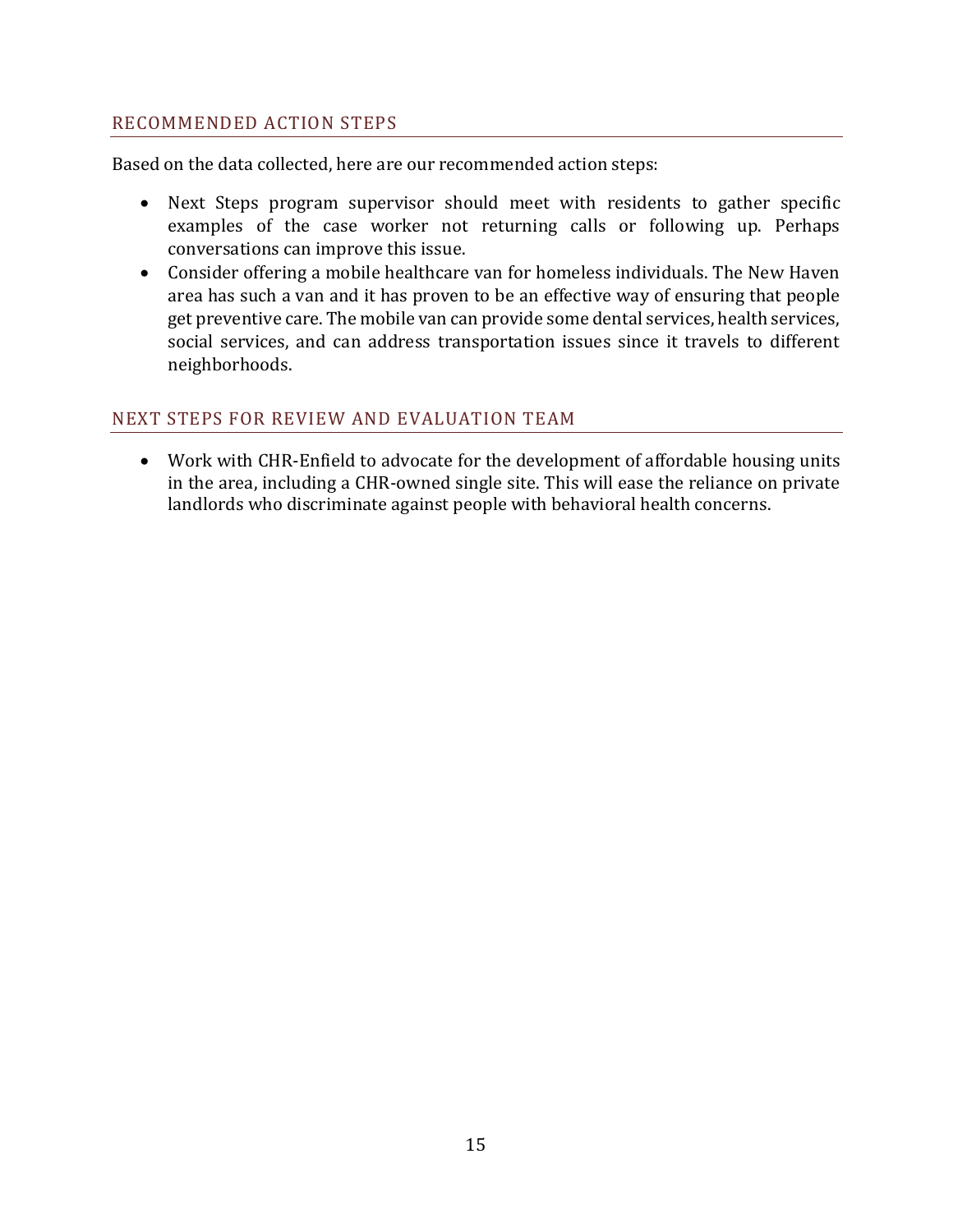## <span id="page-16-0"></span>OVERVIEW OF CHR-MANCHESTER

CHR's mission is to help adults, children and families find Real Hope for the challenges of Real Life through an array of community-based mental health, substance use, child welfare, supportive housing, foster care, prevention and wellness services, and integrated care. CHR's name embodies our commitment to community-based care, instilling hope for a healthy, happy and productive future, and utilizing all available resources to achieve change. CHR is proud to provide services that achieve Real Quality with Real Results.

Supportive Housing assists individuals and families struggling with a mental illness and homelessness to be housed in permanent, quality, leased based, affordable housing. CHR endorses and utilizes a "Housing First" approach. CHR believes a homeless individual or household's first and primary need is to obtain housing. Once housed, Supportive Housing Case Management helps tenants to maintain their housing and to work on their recovery. CHR-Manchester is active with its local Coordinated Access Network to share resources and maintain partnerships.

## SUMMARY OF KEY FINDINGS

Our Review and Evaluation Committee, comprised of CAC members across our region, conducted a site visit on February 25, 2019 at CHR-Manchester's Center Street housing, located at 497 Center St., Manchester. Center Street is a relatively new housing development that consists of 2 well-maintained brick buildings. The facility has common spaces and is right on the bus line. The Committee met with Supportive Housing residents and staff separately, in two focus groups, and then administered surveys to residents. Our key findings are below:

- **Merits:**
	- a. Beautiful apartments spacious layout and great windows with proximity to services. Handicapped-accessible spaces.
	- b. People feel supported and respected in their homes.
	- c. On-site case manager. CHR supports are available, and the ACT team is close by.

## • **Unmet Needs Noted:**

- a. High turnover with case managers.
- b. People feel the need for more help and advocacy with the property manager. Some residents felt that certain building issues were not fixed in a timely manner.
- c. Lack of understanding about the connection between the two buildings at Center Street.
- d. The Greater Hartford Coordinated Access Network is too large, so communication in the CAN is inefficient and difficult at times.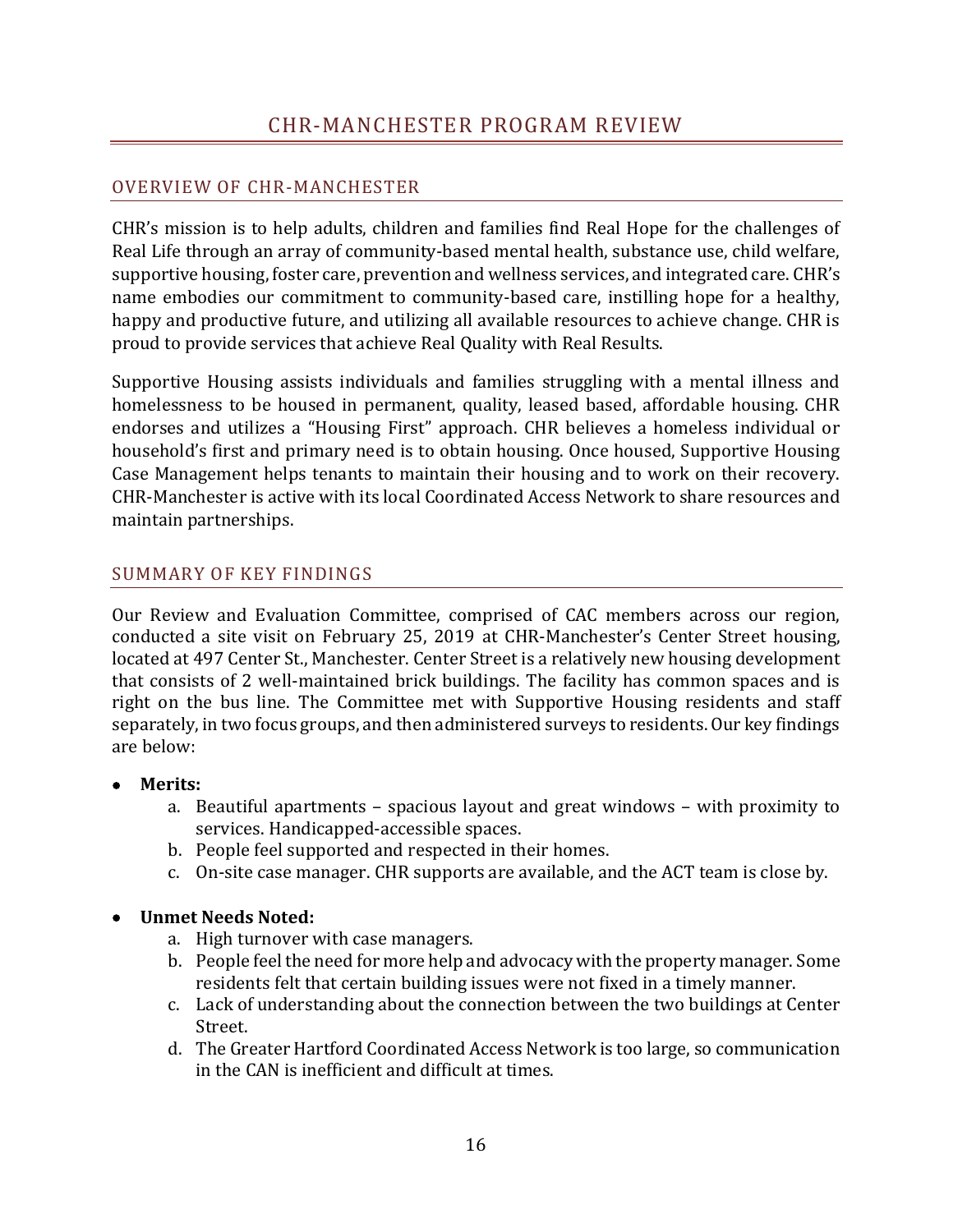## RECOMMENDED ACTION STEPS

Based on the data collected, here are our recommended action steps:

- Perhaps some orientation materials or regular communications about available services would be helpful to some clients who miss the initial announcements. CHR-Manchester has responded that they give tenants handbooks that include resources and that staff organize frequent tenant meetings.
- Connect residents with resources or training to advocate with the property managers and to speak up about building concerns.
- Organize a CHR Open House to explain available CHR programs.
- Hire additional case managers and try to decrease turnover for current staff.
- Create a Memorandum of Understanding (MOU) for community meetings to enable access to the Community Room for everyone. CHR-Manchester has responded that this MOU actually exists with the property manager, and that CHR staff will provide education around this so that all tenants are aware.
- Consider the development of an outdoor play area for children. CHR-Manchester has responded that there is an ongoing effort to secure funding for this play area.

## NEXT STEPS FOR REVIEW AND EVALUATION TEAM

The review team should look into the impact of the cuts to DMHAS Supportive Housing funding and bond funds to assess our ability to address the housing needs of people in our region.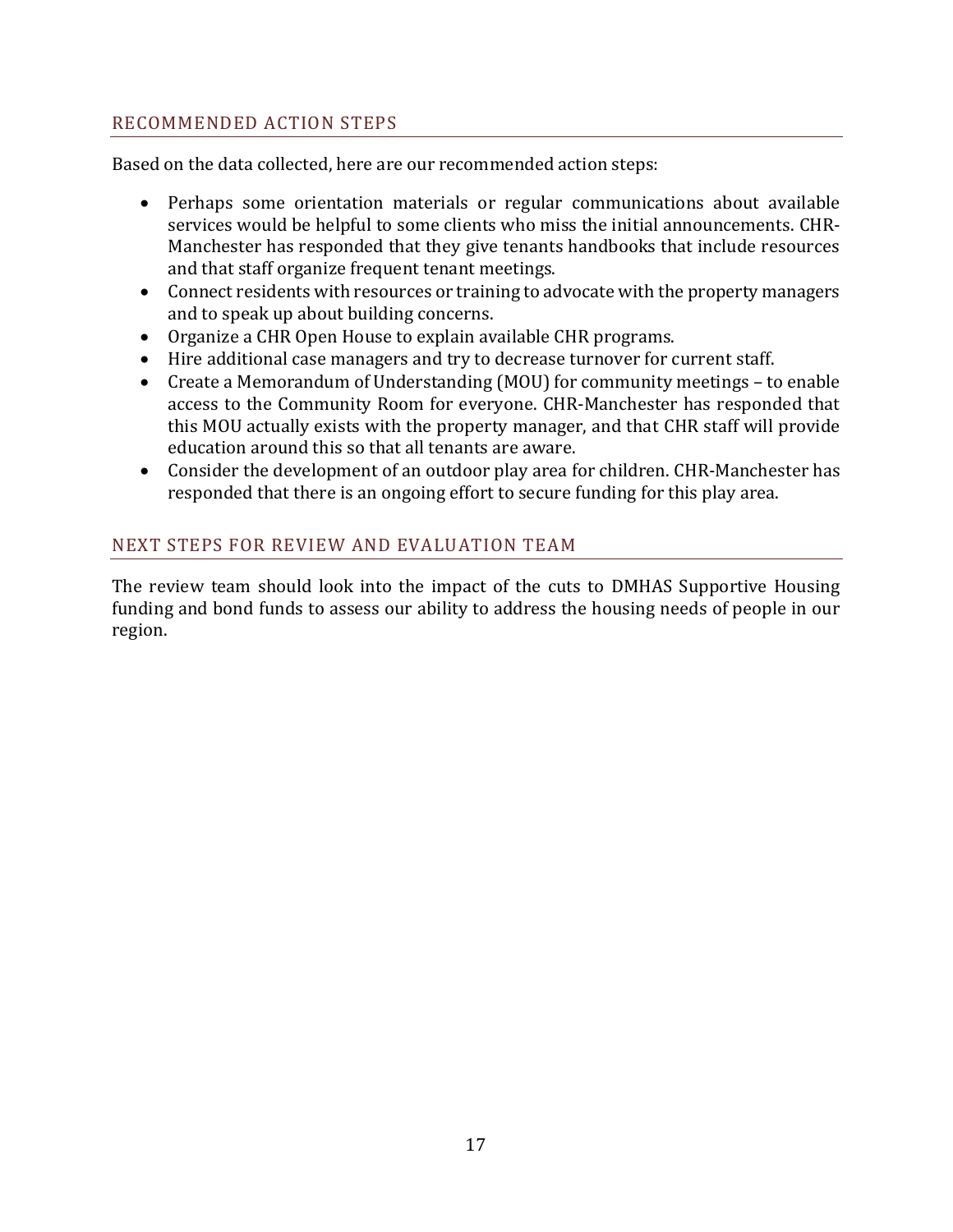## <span id="page-18-0"></span>OVERVIEW OF CMHA

CMHA is a leading provider of an integrated health and behavioral health care system for children, families and adults. By fostering improvement in the quality of life for their clients, CMHA contributes to the well-being of the communities it serves.

As part of CMHA's commitment to assisting people to meet their individualized goals, CMHA values mutual respect, consistency, and a focus on individual strengths in our interdisciplinary approach. In addition, CMHA has committed to the Trauma Informed and Gender Responsive (TAG) Initiative where shared values of physical and emotional safety, Empowerment to achieve and be heard, Choice in treatment and life, Collaboration with one's treatment team and natural supports, and Trust in one's self and others are essential. CMHA offers a wide spectrum of client-centered, recovery-focused services that strive to be culturally and linguistically appropriate to assist our clients in reaching a state of wellness. We encourage and seek to build our clients' and their families' participation at every level of service. These services range from brief, educational interventions aimed at prevention, to residential facilities with twenty-four hour supervision for those needing a greater level of assistance.

CMHA's recovery planning approach is flexible, holistic, and collaborative. CMHA's integrated services are provided by highly competent professionals across varied mental health disciplines and tailored to meet each client's needs and goals. Decision-making is based upon clinical expertise, client values, CMHA core values, and evidence-based practices. Emphasis is placed on continuous quality improvement, by tracking outcomes and adapting best/evidence based practices to maximize the health and wellness of each person in treatment.

This program can fully pay for a resident's subsidy when they are unable to work (there is no income requirement). This program is embedded within CMHA services and residents have access to all integrated teams including outpatient services, in home care, case management, vocational, social club etc.

CMHA participates in the Coordinated Access Network process, attends various meetings to ensure collaboration. CMHA is also a leader on the Mayor's Task Force to End Homelessness.

#### SUMMARY OF KEY FINDINGS

Our Review and Evaluation Committee, comprised of CAC members across our region, conducted a site visit on March 13, 2019 at CMHA's office at 233 Main St., New Britain to review their Supportive Housing program. Since CMHA Supportive Housing operates from scattered sites, we were not able to view individual apartments. The Committee met with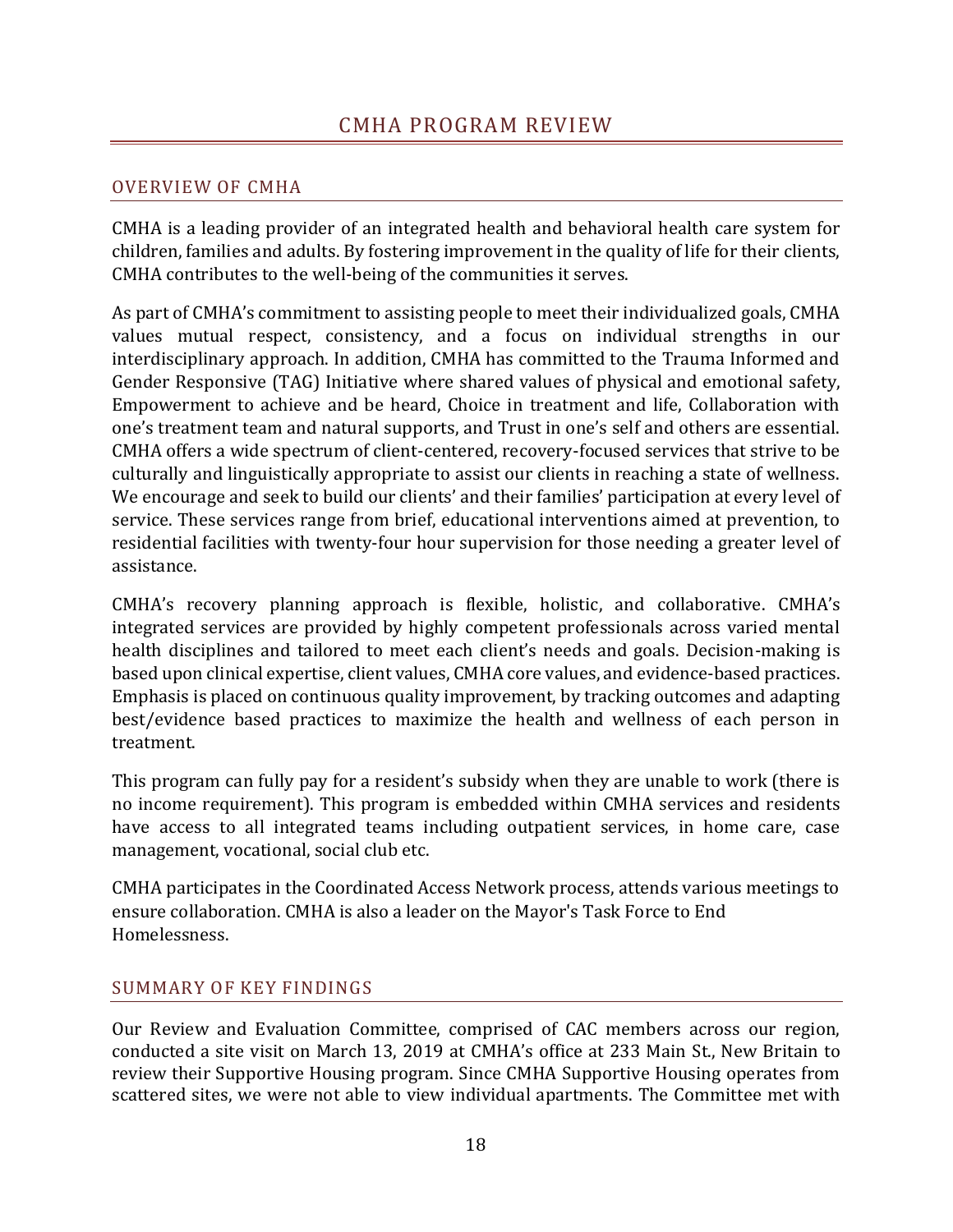residents and staff separately, in two focus groups and administered surveys to residents. Our key findings are below:

- **Merits:**
	- a. Connection to multiple programs, offered by CMHA. The social club is the heart of the program, fostering friendship. The residents, while living separately in scattered sites, all seemed to know one another and are in contact with each other via fun activities at the social club. Several actively supported one another during the meeting.
	- b. The location of the Supportive Housing office is beautiful and inspiring: ideal for instilling hope, recovery and creative supports. Program staff responsibilities are well managed and within a unified-team.
	- c. Supportive housing under CMHA is about pro-active case management where residents are regularly visited and engaged with services and monitored in their routine living environments to identify and address gaps in selfsufficiency skills.
	- d. Staff are seen as partners and are on equal footing with residents. There seems to be a close partnering and family atmosphere at CMHA – staff know each other's clients, so that if one staff is absent, others can fill in. Clients trust the community of staff to address their needs.
	- e. Some residents want more space for themselves and opt for two-bedroom apartments but then invite others to come and live with them, which can result in damage to the property or increased income to the household, which raises the rent. Therefore, CMHA staff encourage single people to find one bedroom apartments.

## • **Unmet Needs Noted:**

a. The program needs to expand its capacity to other members of the community. The fact that there is no program exit strategy for beneficiaries greatly limits the programs potential in the community.

#### • **Concerns:**

- a. Some people have no income and it can take a long time to qualify for benefits if at all.
- b. Program is at capacity.
- c. Residents need more notice from landlords if they are not going to renew leases.
- d. The Warmline shut down this could mean either clients may not be fully aware of this service, may be afraid to place a call for the first time, or it could mean that everybody is happy where they are and don't currently need it.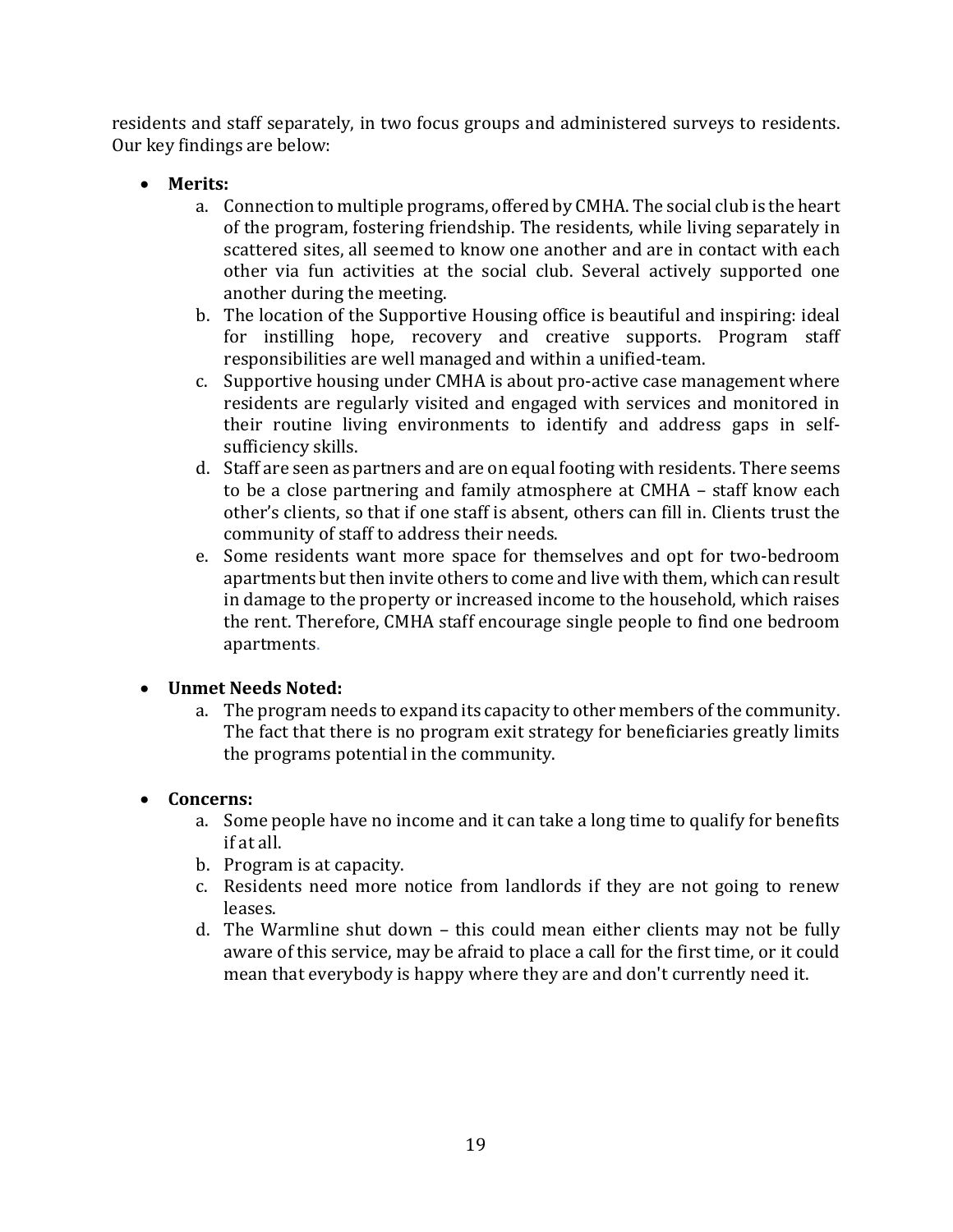## RECOMMENDED ACTION STEPS

Based on the data collected, here are our recommended action steps:

- Encourage staff to continue to teach residents about achieving more independence and possibly graduate from the Supportive Housing program and leaving case management, with the condition that they can ask for help in this area if they need it again, so case management can still be a safety net should it be needed.
- CMHA has effectively implemented an exemplary model for supportive housing and case management in general. Perhaps CMHA can share their excellent model with other similar programs.

## NEXT STEPS FOR REVIEW AND EVALUATION TEAM

The review team should look into the impact of the cuts to DMHAS Supportive Housing funding and bond funds to assess our ability to address the housing needs of people in our region.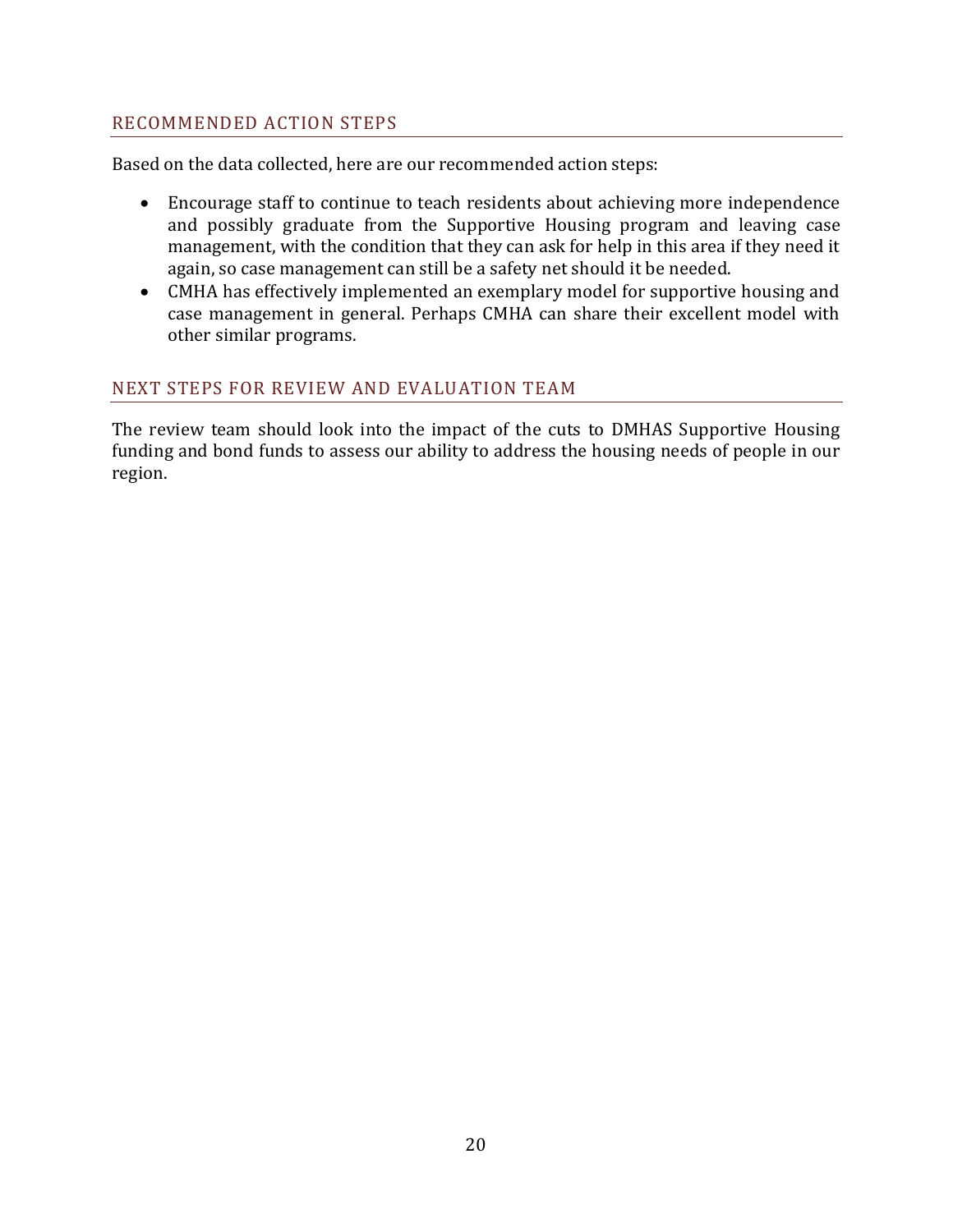# STAFF SURVEYS

<span id="page-21-0"></span>These charts and graphs aggregate information from all the surveys administered to the supportive housing program staff that we interviewed across the North Central region in Connecticut. For individual program reviews, please contact our organization.



## **What could make this program better?**

- Making engagement in service a requirement (\*However, please note that this suggestion goes against "Housing First" principles, and that this suggestion came from one staff – this is not a philosophy that program management embraces)
- Additional supports for case managers
- More user friendly data systems and less time consuming documentation. This would allow for more time with the clients
- Less paperwork more time with clients
- More user friendly systems (i.e. HMIS).
- More employment services specifically for people in permanent supportive housing
- Offering more on-site social events for the tenants to participate in with one another. Activities that could take place in the community room creating a more community like environment for tenants in both buildings.
- I think our program does a great job. Recently this agency has been doing as much as they can to make the program as efficient and as good as it can be.
- More connections with community resources.
- More consistent staff.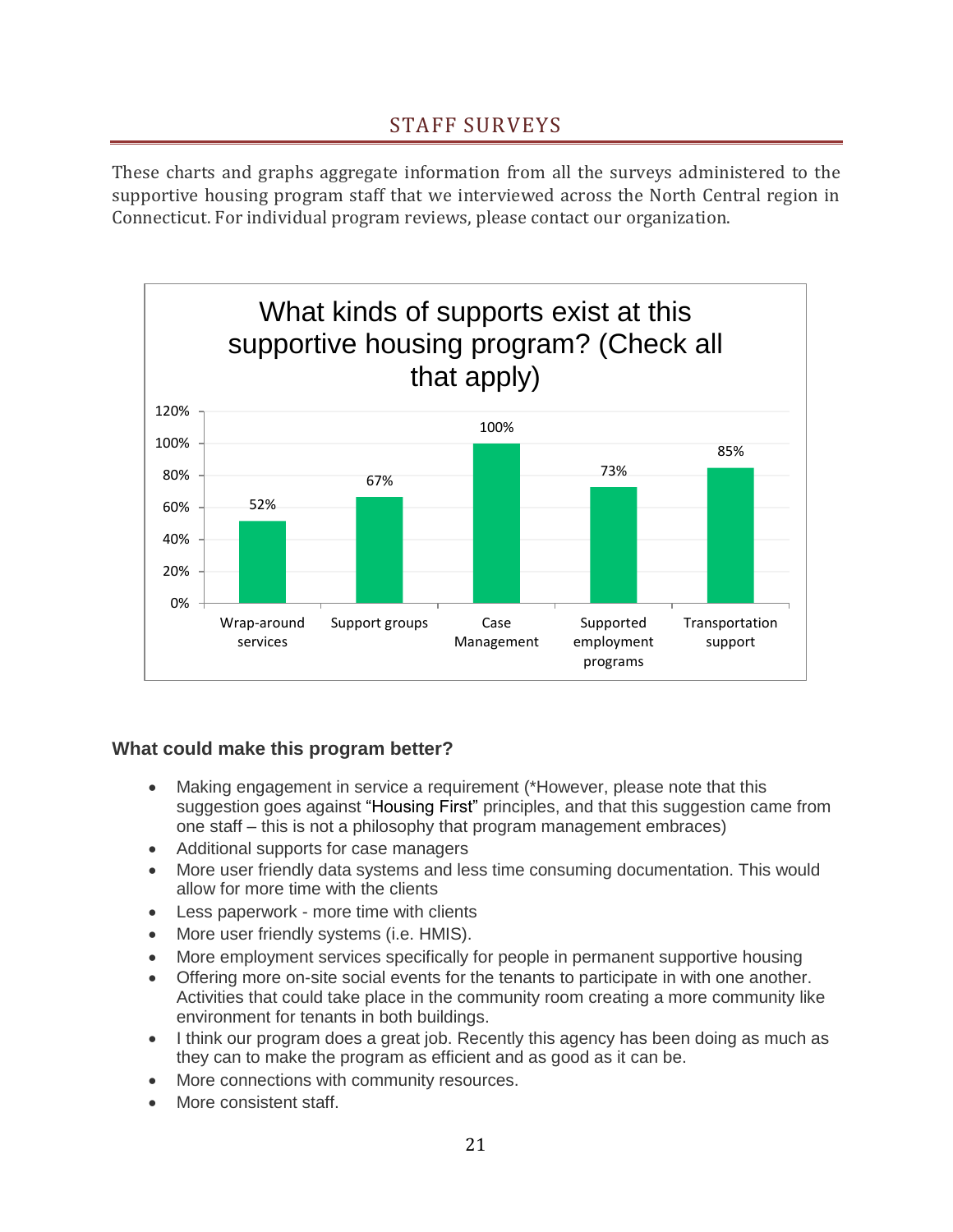- Tighter rules
- Better training
- More specific individual expectations
- Required case management services, and increased supportive group activities in the community.
- Clients should have more accountability for things, possible requirements that is given to them to keep their housing. Example you have to volunteer or work part-time to keep your housing etc. (\*However, please note that this suggestion goes against "Housing First" principles)
- Hands on groups
- Ways of incorporating more alternative programs and better eating habits.
- Holding participants accountable for themselves, despite their challenges and disabilities.
- Additional funding to allow case managers to project future purchases for clients who move into their first apartments to allow us to accommodate them.
- Cash fund to help tenants get things they need that they can't afford on limited incomes dedicated transportation (not staff cars), cheaper or free transportation services
- Soft hand-offs between shelters and housing programs
- More close links to employment programs specifically for people who are in permanent housing.
- Less forms, more time for direct services
- Discretionary funds
- This program would be better serviced by having a pool of funds for client activities to help with getting them out into the community to broaden their community involvement. Also this program would be better served by having our current Program Manager be permanent for our program instead of being split among five programs. We would also benefit from having more groups throughout each month, funds would help this to occur. These things would help us to better the program as a whole.
- Requiring substance abuse treatment for all who are actively using drugs and alcohol (\*However, please note that this suggestion goes against "Housing First" principles)
- Additional funding
- Having more group activities to increase participation in outside activities.

| <b>Answer Choices</b>            | Responses       |    |
|----------------------------------|-----------------|----|
| Asian/Pacific Islander           | $0\%$           |    |
| <b>Black or African American</b> | 41%             |    |
| Hispanic/Latino                  | 15%             |    |
| White/Caucasian                  | 44%             | 12 |
| American Indian or Alaska Native | $0\%$           |    |
| Other (please specify)           |                 | 3  |
|                                  | <b>Answered</b> | 27 |
|                                  | <b>Skipped</b>  |    |

#### **Your Ethnic, Racial, Cultural Background:**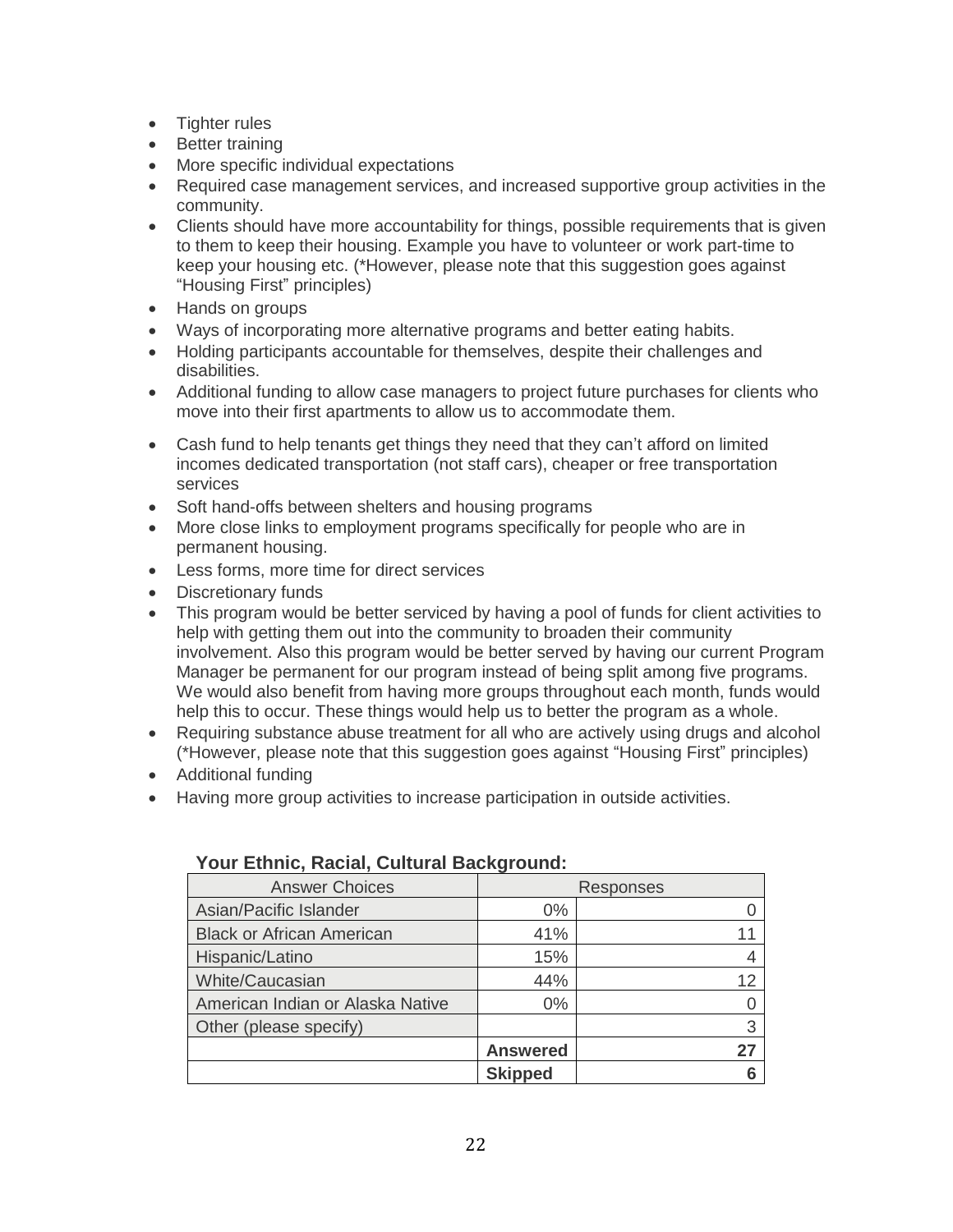

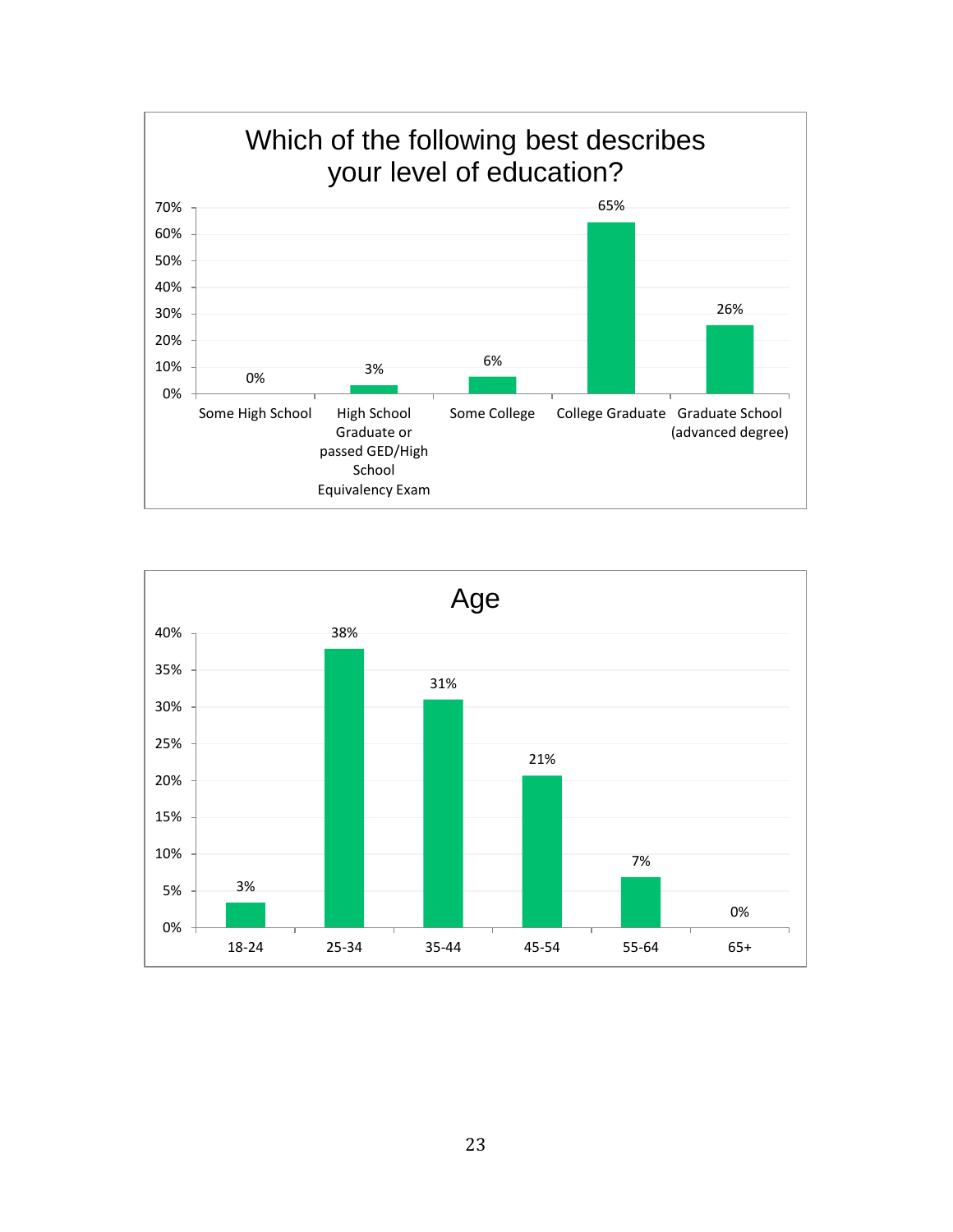| <b>Gender</b>          |                 |    |  |
|------------------------|-----------------|----|--|
| <b>Answer Choices</b>  | Responses       |    |  |
| Female                 | 90%             |    |  |
| Male                   | 10%             |    |  |
| Other (please specify) |                 |    |  |
|                        | <b>Answered</b> | 29 |  |
|                        | <b>Skipped</b>  |    |  |

#### **Which of the following best describes your annual income?**

| <b>Answer Choices</b>           | Responses       |    |
|---------------------------------|-----------------|----|
| <b>Under \$15,000</b>           | 7%              | 2  |
| Between \$15,000 and \$29,999   | 11%             | 3  |
| Between \$30,000 and \$49,999   | 79%             | 22 |
| Between \$50,000 and \$74,999   | 0%              |    |
| Between \$75,000 and \$99,999   | 4%              |    |
| Between \$100,000 and \$150,000 | $0\%$           |    |
| Over \$150,000                  | $0\%$           |    |
|                                 | <b>Answered</b> | 28 |
|                                 | <b>Skipped</b>  |    |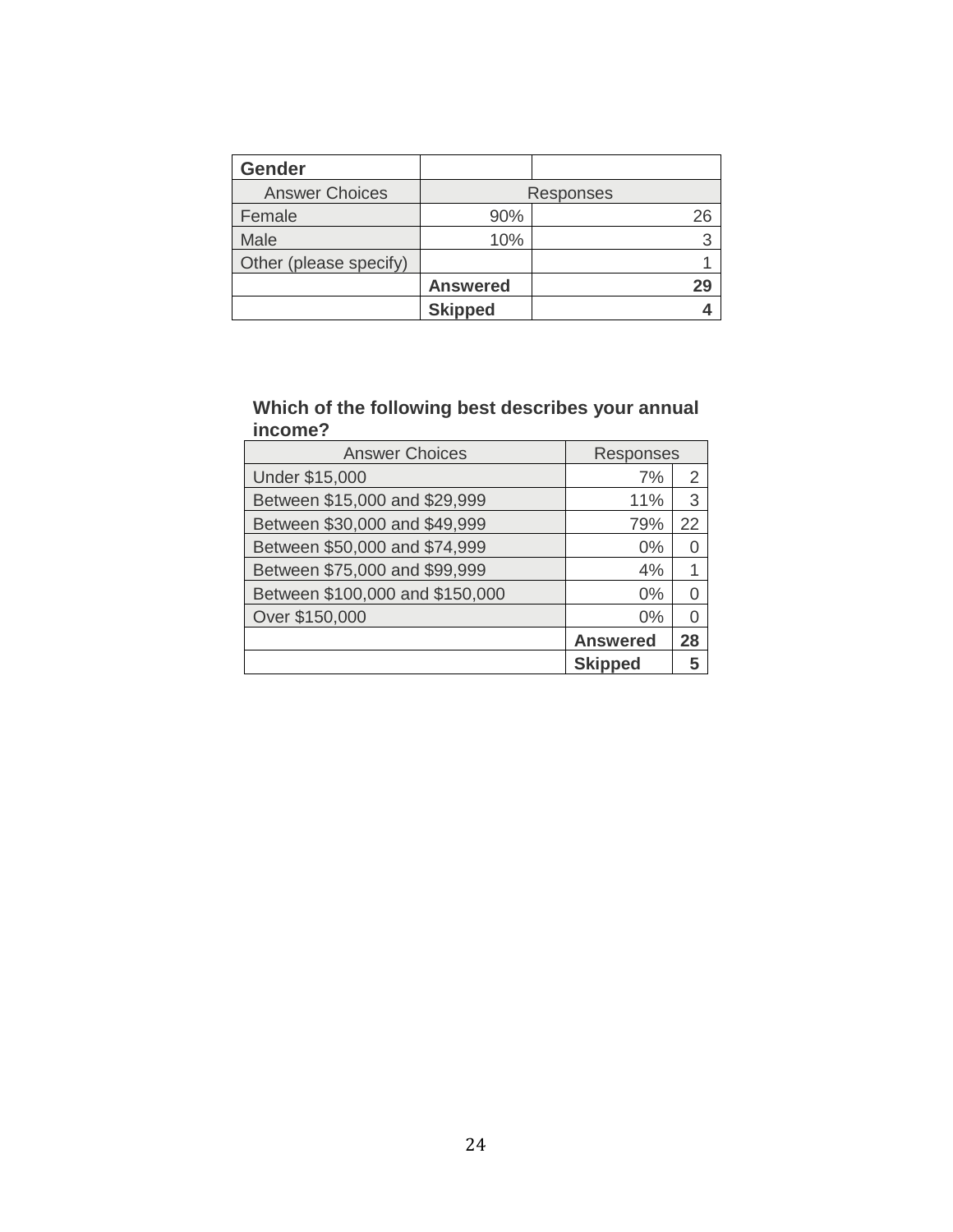## CLIENT SURVEYS

<span id="page-25-0"></span>The following charts represent only clients who chose to participate in our client focus groups. Due to the small sample size, please note that these numbers are **not representative** of the entire client population at these supportive housing programs. The charts are included to give readers information about those who shared feedback for the report in our focus groups.

Our reviewers highlighted these interesting observations from this data:

- The majority of respondents have achieved a high level of education  $-74%$  have completed high school or above and 43% of those we interviewed have some college education.
- None of the residents we interviewed were younger than 35, and the majority over 86% are over 45 years old (the largest group – 64% was in the 55-64 age bracket).
- Supportive housing greatly increased residents' ability to deal with health issues (76%) and to pursue life goals (71%), but did not impact the majority (77%) of residents' ability to get or keep a job.

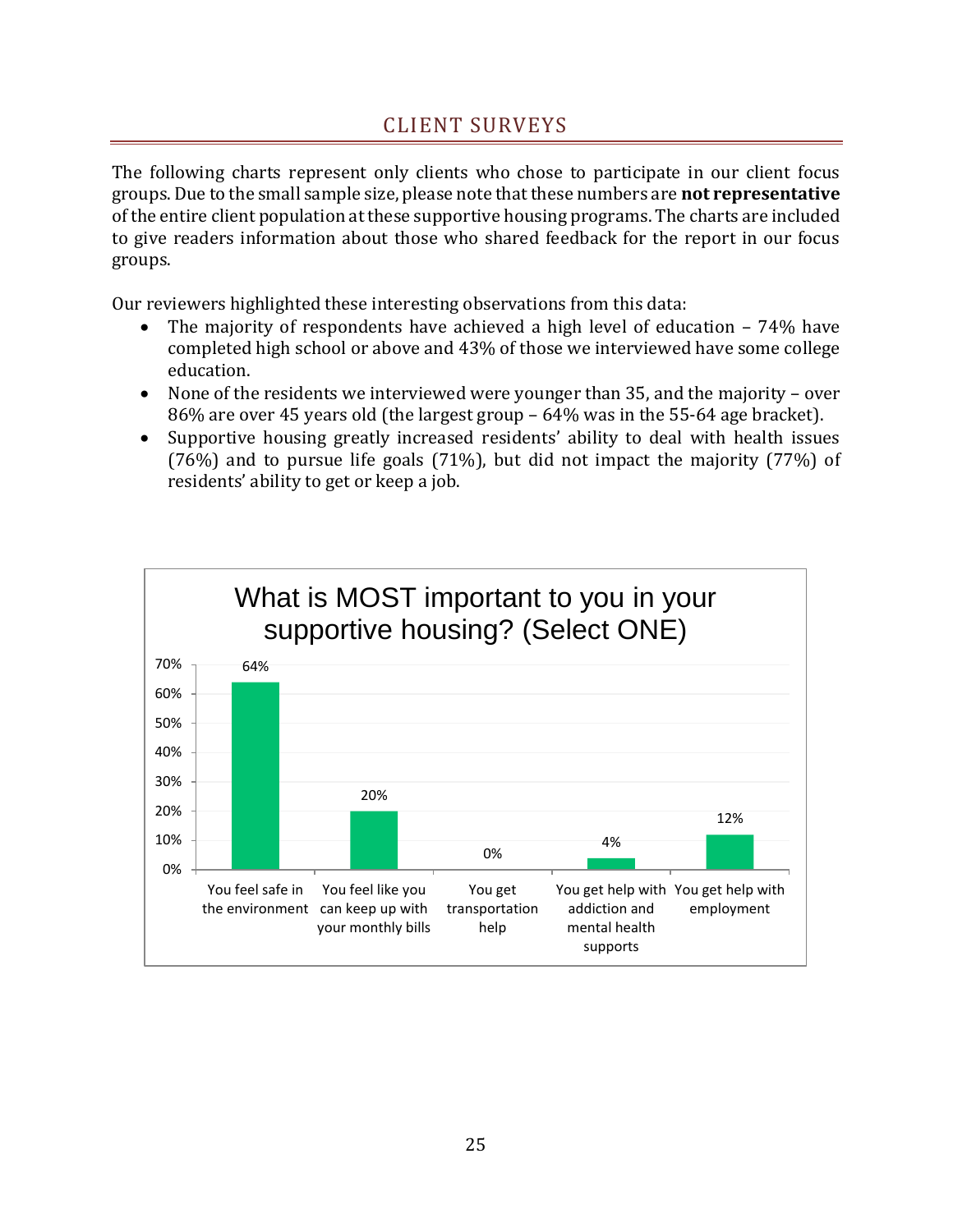

| Supportive housing programs could be improved if (Choose ONE) |                  |    |  |
|---------------------------------------------------------------|------------------|----|--|
| <b>Answer Choices</b>                                         | <b>Responses</b> |    |  |
| They have shorter waitlists                                   | 15%              | ⌒  |  |
| There were more programs                                      | 38%              | 5  |  |
| They offered supportive housing in other locations            | 54%              |    |  |
| Other (please specify)                                        |                  | 8  |  |
|                                                               | <b>Answered</b>  | 13 |  |
|                                                               | <b>Skipped</b>   | 14 |  |

*\*Supportive housing programs could be improved if…*

- It could provide emergency housing
- There was senior citizen housing
- It had support groups that offer jobs and communication skills
- There were more case managers
- All of the above
- If people were informed about the available programs and supports earlier in their recovery - I wasn't informed until 2017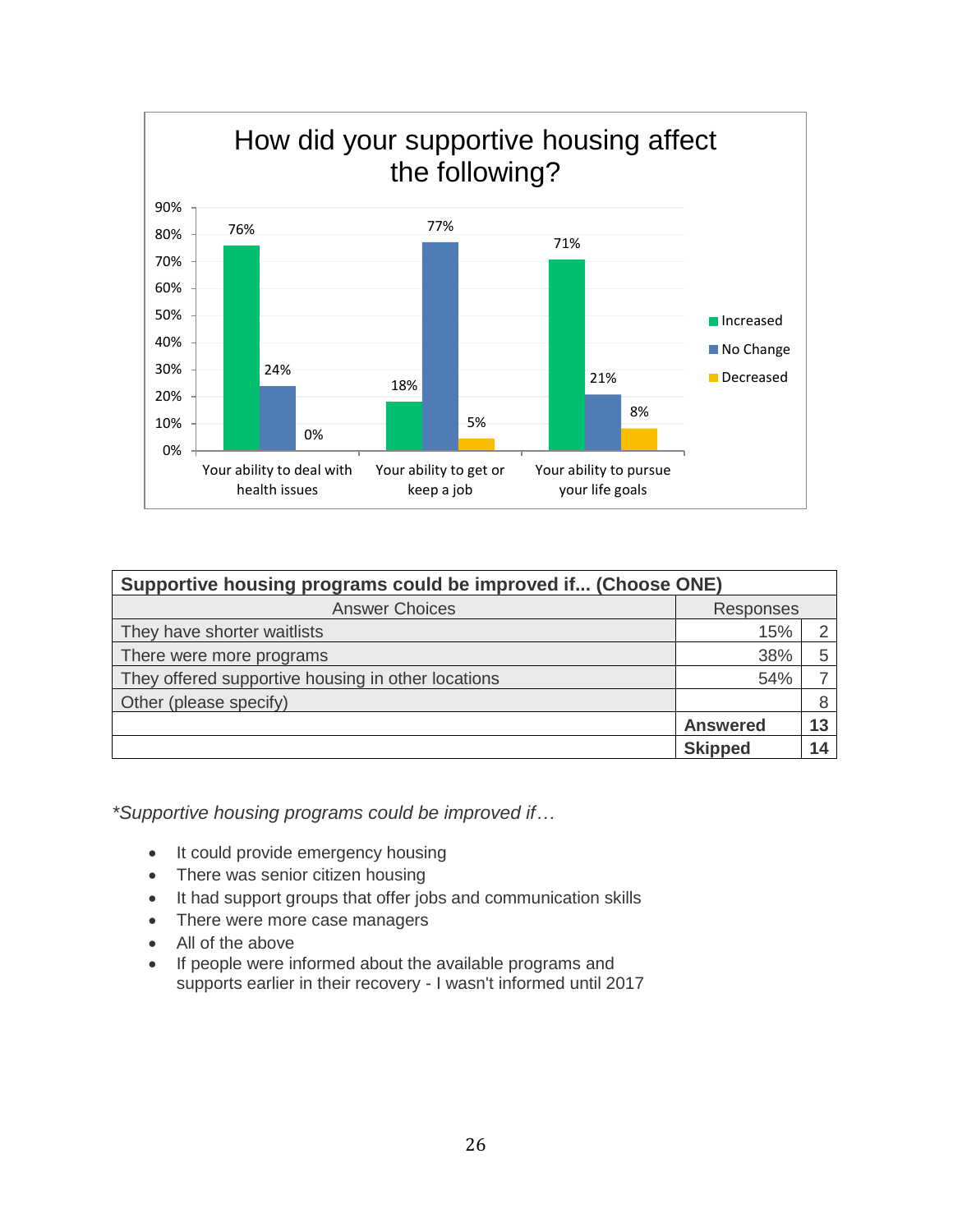

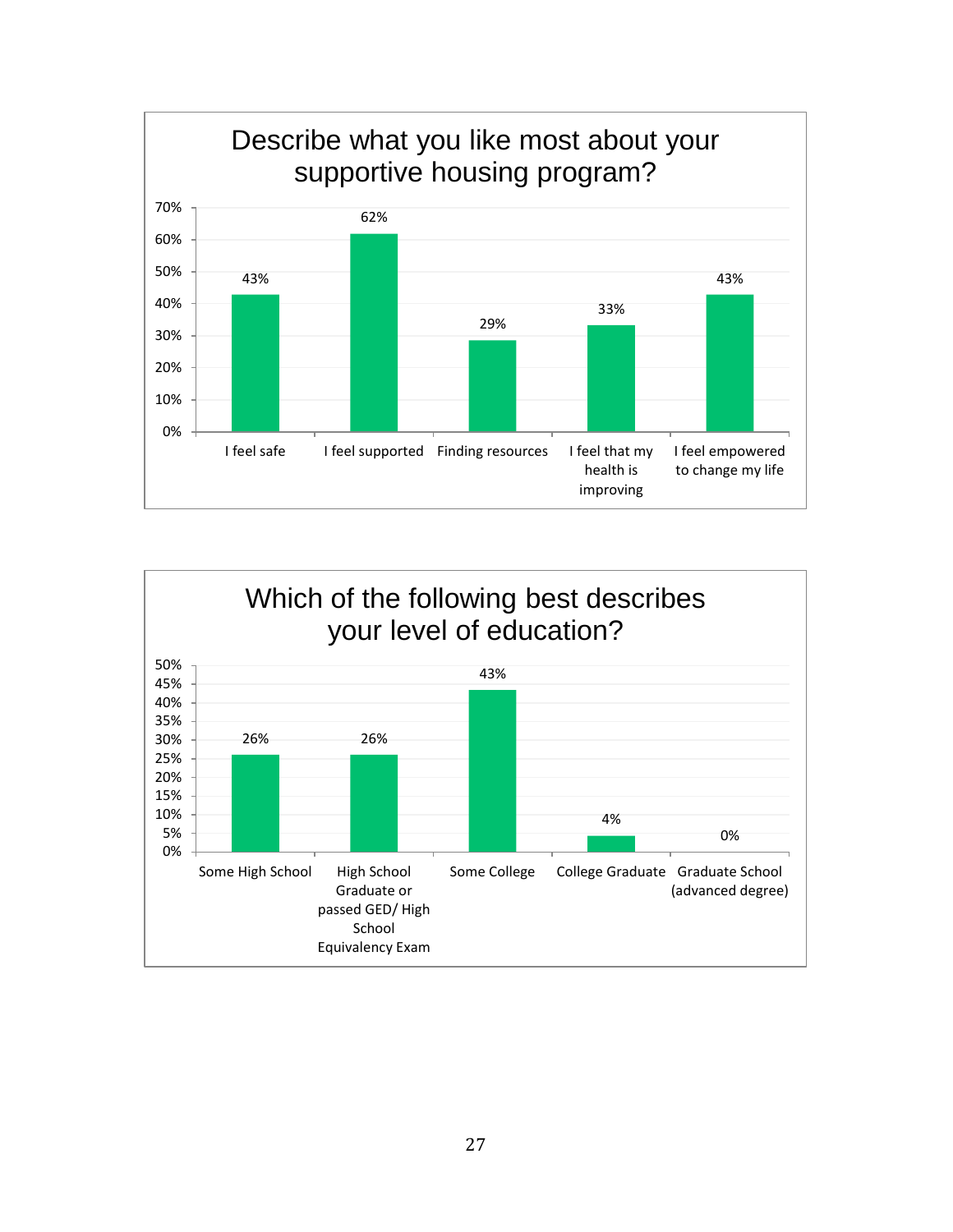

| Your Ethnic, Racial, Cultural Background: |                 |    |  |
|-------------------------------------------|-----------------|----|--|
| <b>Answer Choices</b>                     | Responses       |    |  |
| Asian/Pacific Islander                    | $0\%$           |    |  |
| <b>Black or African American</b>          | 33%             | 8  |  |
| Hispanic/Latino                           | 4%              |    |  |
| <b>White/Caucasian</b>                    | 63%             | 15 |  |
| American Indian or Alaska Native          | $0\%$           |    |  |
| Other (please specify)                    |                 |    |  |
|                                           | <b>Answered</b> | 24 |  |
|                                           | <b>Skipped</b>  |    |  |

| <b>Gender</b>          |                 |    |
|------------------------|-----------------|----|
| <b>Answer Choices</b>  | Responses       |    |
| Female                 | 62%             | 16 |
| Male                   | 38%             |    |
| Other (please specify) |                 |    |
|                        | <b>Answered</b> | 26 |
|                        | <b>Skipped</b>  |    |